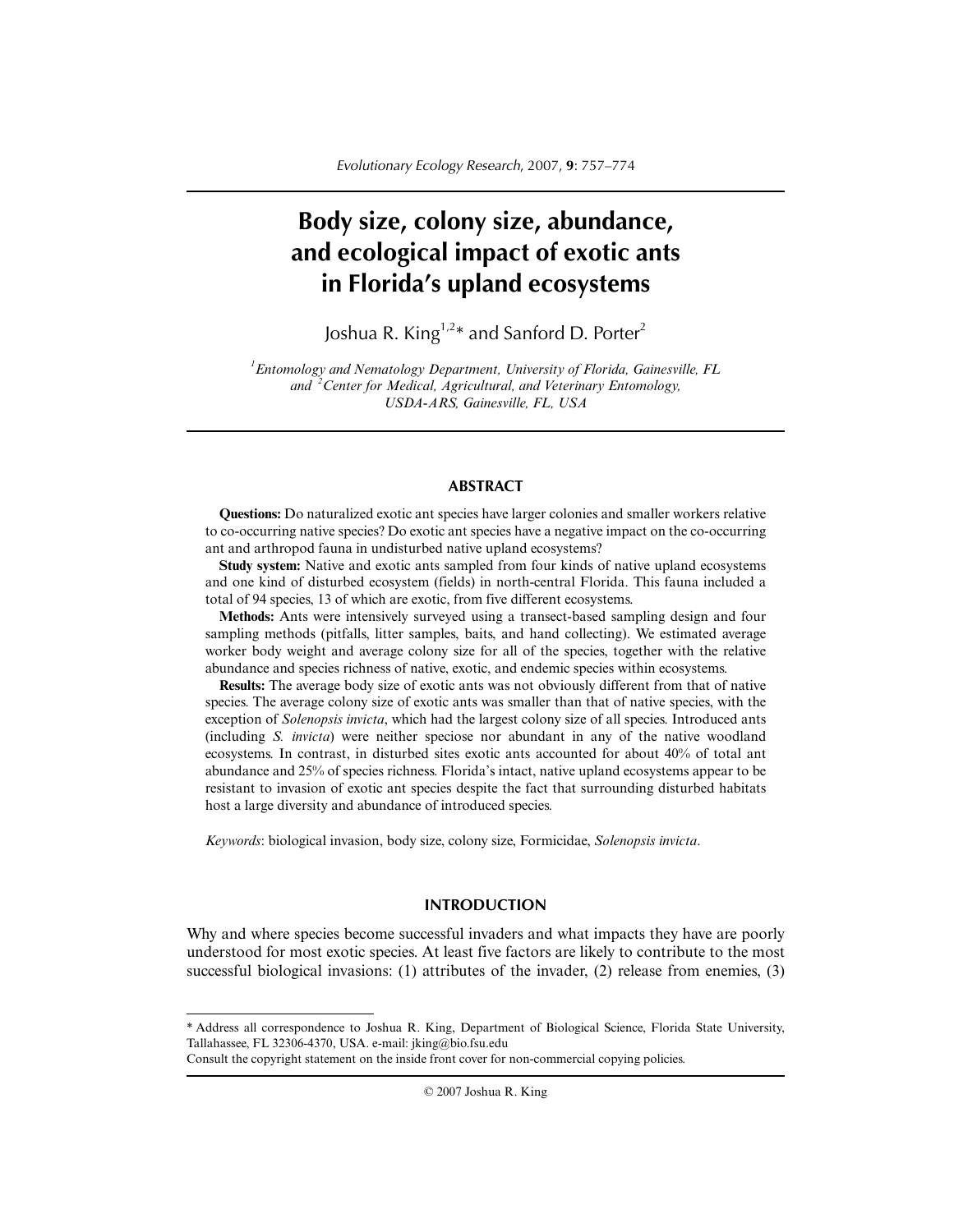community invasibility, (4) disturbance, and (5) propagule pressure (Mack *et al.*, 2000; Suarez *et al.*, 2005). An important challenge for ecology is to isolate and quantify each of these factors for a variety of exotic taxa. Examining the characteristics of established exotic species populations in the context of biogeography (habitat, historical factors, co-occurring fauna) as models for successful invasions is a starting point for isolating the factors responsible for the successful establishment of a given taxa and understanding what, if any, impacts they may have on native species (Simberloff, 1986; Sax *et al.*, 2005; Suarez *et al.*, 2005).

Introduced ants are important insect pests because they frequently negatively impact both economic interests and public health (Adams, 1986; Lofgren, 1986; Holway *et al.*, 2002). Some of the most conspicuous invasive species (e.g. *Linepithema humile* and *Solenopsis invicta*) have also been described as serious threats to native flora and fauna, particularly ecologically similar native ant species (Porter and Savignano, 1990; McGlynn, 1999a, 1999b; Holway *et al.*, 2002). Five ant species are listed among the 100 most important invasive exotic species in the world (Lowe *et al.*, 2004). Additionally, hundreds of other ant species have become established (McGlynn, 1999a, 1999b; Suarez *et al.*, 2005). Relative abundance, worker size, colony size, and foraging strategy are believed to be important in determining the competitive ability of ants (Hölldobler and Wilson, 1990; Holway *et al.*, 2002). Aggressive, mass-recruiting species with smaller workers (e.g. *L. humile* and *S. invicta*) are often successful at excluding competitors from food resources because they can employ higher numbers during conflicts over resources, which may convey a competitive advantage (Hölldobler and Wilson, 1990 and references therein; Franks and Partridge, 1993; Morrison, 2000). Some exotic ant species have been shown to have smaller workers relative to related non-invasive species from the same biogeographic region (Passera, 1994; McGlynn, 1999a). These observations led to the hypothesis that naturalized exotic ants tend to have larger colonies of smaller workers than native species.

The ant fauna of Florida is well-suited for examining the biogeography and species characteristics of exotic ants from local to regional scales. The entire fauna includes 218 species, 52 of which are established exotics (Deyrup, 2003). Here we use 'exotic' to describe any ant species that was transported to Florida by humans. This exotic ant fauna is the largest among any of the states in the USA and probably among the largest regional exotic faunas in the world. Furthermore, the ant fauna of Florida is representative of the entire southeastern coastal plain of the United States, but richer in endemics (Creighton, 1950; Deyrup, 2003). For the purposes of this paper, 'endemic' species are any species whose distributions are entirely confined to native upland ecosystems in Florida and adjacent Alabama and Georgia. The regional distribution of most species is well known and has been followed for decades (Deyrup *et al.*, 2000; Deyrup, 2003).

Species characteristics of social insects such as worker body size, colony size, and regional distribution are poorly known in most parts of the world (Hölldobler and Wilson, 1990; Holway *et al.*, 2002). Without these sociometric data, it is difficult to understand how and why some exotic social insects become established and abundant (Tschinkel, 1991). Here we build upon the knowledge of Florida's exotic and native ants (Deyrup *et al.*, 2000; Deyrup, 2003; King and Tschinkel, 2006; Tschinkel, 2006) by surveying the abundance and distribution of exotic species in representative undisturbed and disturbed ecosystems, and comparing the body size, colony size, and abundance of exotics relative to native species. We assessed the potential impact of exotic ants on co-occurring native ants and other arthropods by examining their frequency of occurrence in relation to exotic ants.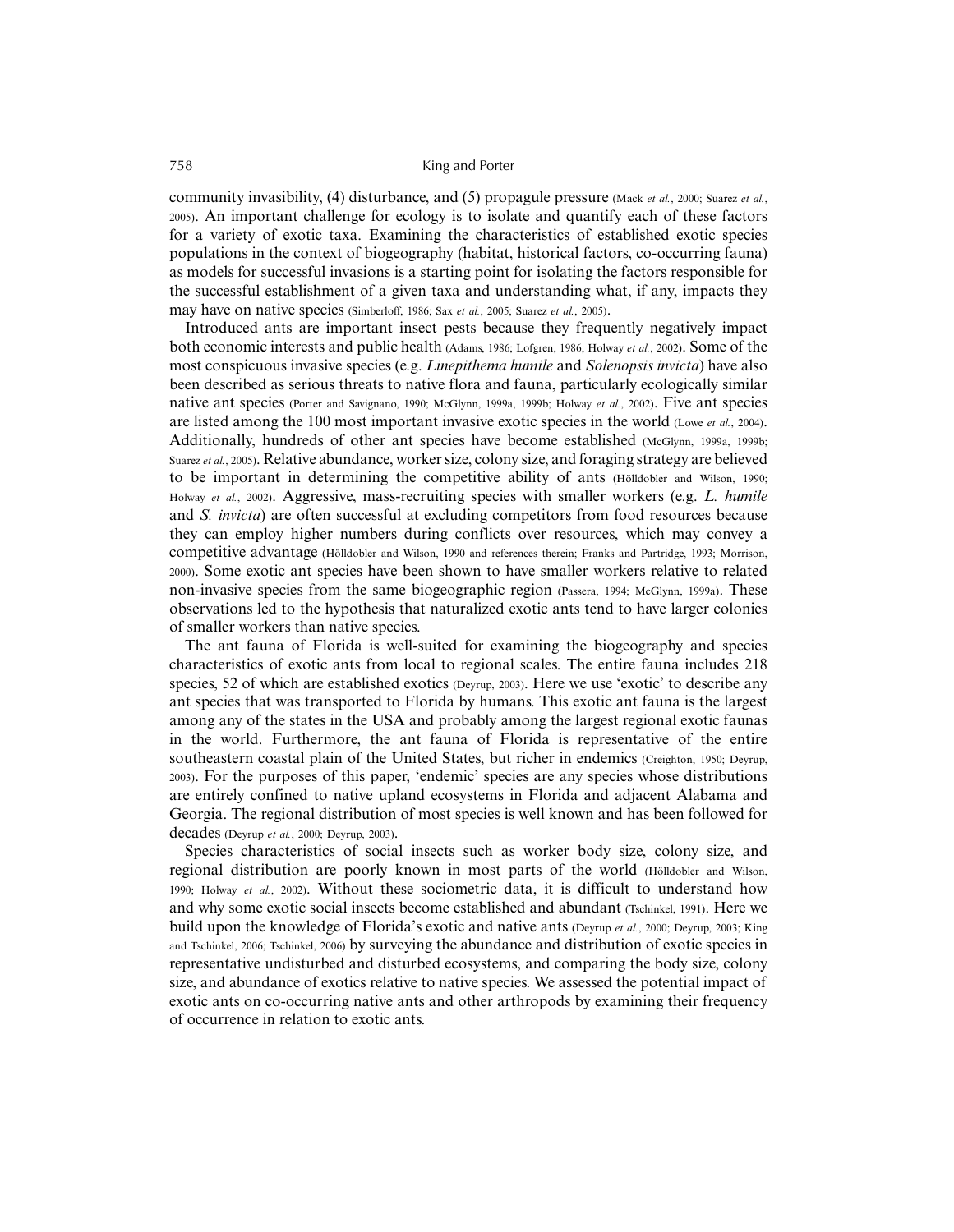#### **METHODS**

## **Upland ecosystems**

Ants were intensively surveyed in four localities in north and central Florida between Columbia County in the north and Highlands County along the Lake Wales Ridge in the south. Using the ecosystem criteria of Myers and Ewel (1990a), we sampled in the four most common, widespread natural upland ecosystem types in Florida. The localities we sampled in were selected because they represent some of the least disturbed remaining native upland ecosystems in peninsular Florida. We sampled in temperate hardwood forests, or hardwood hammocks, in San Felasco Hammock State Park. Hardwood hammocks in Florida are associated with mesic, organically rich soils and have an extremely diverse overstory and understory relative to other temperate forests (Platt and Schwartz, 1990). Structurally, these forests have a closed canopy, a diverse understory, and a deep layer of leaf litter. We sampled in pine flatwoods in Osceola National Forest. Pine flatwoods are associated with flat topography and poorly drained, acidic, sandy soil (Abrahamson and Hartnett, 1990). They are characterized by an open overstory of pines (*Pinus palustris* Mill. and *P. elliottii* Engelm.) and a dense ground cover (Abrahamson and Hartnett, 1990). We sampled in high pine at the Katherine Ordway Biological Preserve. High pine is a savannah-like ecosystem that occurs on rolling topography and well-drained, sandy soil (Abrahamson *et al.*, 1984; Myers, 1990). These plant communities are characterized by an open canopy of pine and hardwoods and a sparse-to-dense herbaceous ground cover (Abrahamson *et al.*, 1984; Myers, 1990). We sampled in Florida scrub forests at the Archbold Biological Station. Florida scrub forests occur exclusively in the southeastern USA and are structurally characterized by a sparse overstory of pines, a dense understory of stunted hardwoods and shrubs, and very sparse herbaceous ground cover (Myers, 1990). These densely vegetated, stunted forest ecosystems are associated with xeric conditions and well-drained, sandy soil (Abrahamson *et al.*, 1984). Finally, we chose previously cleared (> 20 years ago), ungrazed fields as a contrast to the undisturbed ecosystems. These disturbed ecosystems can be found throughout the central inland ridges of north and central Florida and we sampled in fields near to our other plots in San Felasco Hammock State Park, Katherine Ordway Preserve, and Archbold Biological Station. Fields are characterized by an absence of trees and a moderate to dense herbaceous ground cover.

## **Sampling and measurements**

We developed a sampling programme to produce a nearly complete species list with associated abundance data from a representative locality for each upland ecosystem and for the region as a whole. Four sampling methods (pitfall trapping, Berlese funnels, baiting, and hand collecting) were used in standardized replicate (3) transects in each ecosystem separated by large distances (1 km or more). Within each transect, a total of 36 pitfall traps and 36 litter samples were placed separately at 5-m intervals (180 m total) in two parallel lines separated by 10 m. A transect of 36 baits was placed between the pitfall and litter extraction lines with each bait corresponding to pitfall and litter extraction samples. Hand collecting consisted of systematically searching vegetation, tree trunks, logs, small twigs, and litter sifting for 2 h per site. This sampling programme was effective, sampling 70–90% of the known species in each ecosystem and the entire region (King and Porter, 2005) and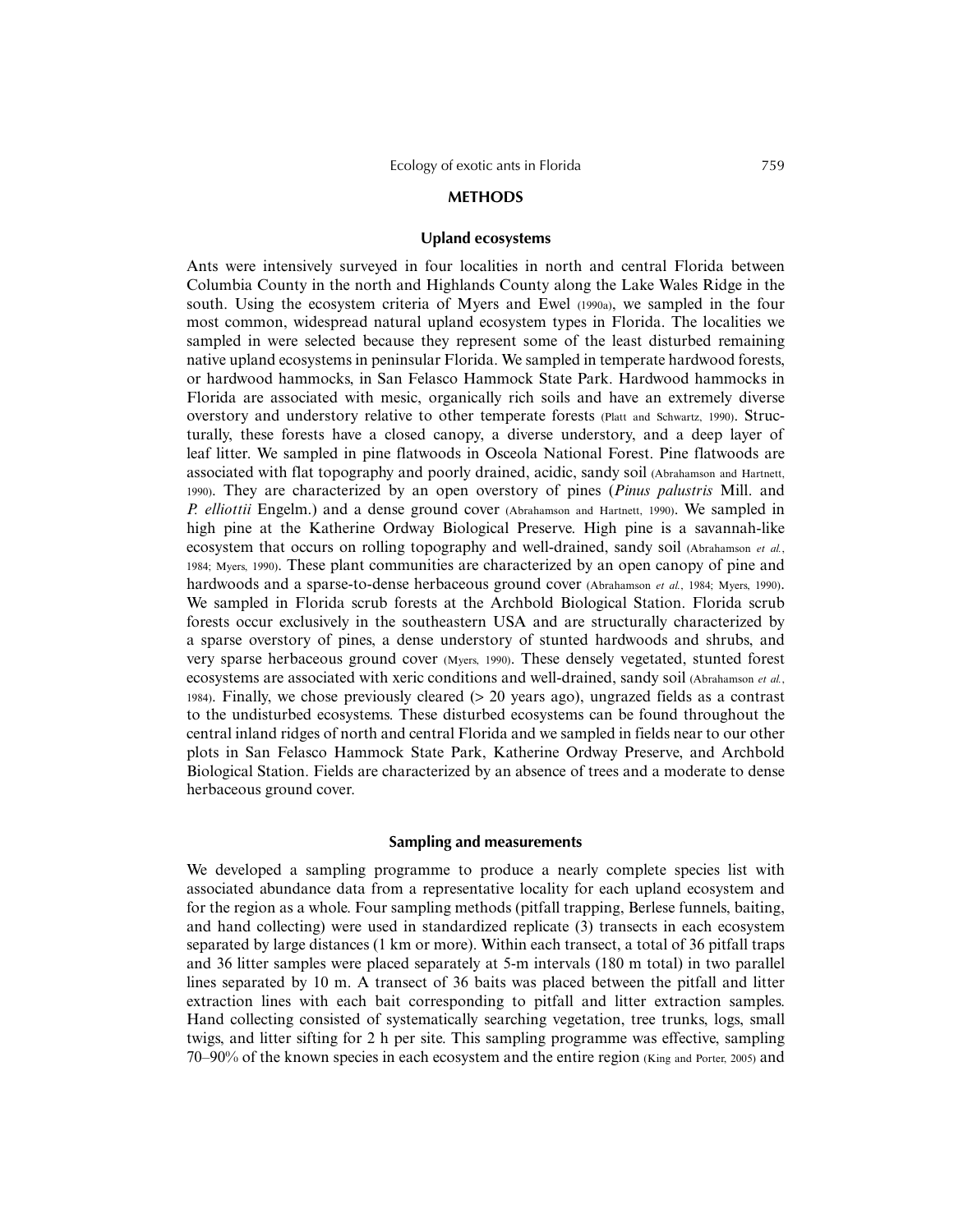quantifying relative abundance of species. A full description of the sampling methods is given in King and Porter (2005).

We used both numerical abundance and sample-based incidence (frequency of species occurrences in samples) to assess relative abundance. Numerical abundance of ants in pitfalls and litter samples is probably the most accurate way of measuring differences in abundance within and among ecosystems (King and Porter, 2005). We used frequency of occurrence to measure spatial occupancy. Over large areas, sample-based incidence provides an effective, standardized estimate of spatial distribution that permits comparisons among sampling designs (Kaspari *et al.*, 2000a, 2000b, 2004; Kaspari, 2001) and sampling methods (Longino and Colwell, 1997; King and Porter, 2005; King, 2007). These two complementary methods of assessing relative abundance are closely correlated over our large transects  $[R^2 \ge 0.85]$  (J.R. King, unpublished data)].

We used dry weight of workers of each species as our measure of size (Kaspari and Weiser, 1999; Weiser and Kaspari, 2006; King, 2007). Body mass is closely correlated with other variables, such as size of food particles workers can carry, the rate and distance at which workers forage, and desiccation resistance (Hood and Tschinkel, 1990; Kaspari and Weiser, 1999; Ness *et al.*, 2004). Worker size is fundamentally connected to ecological niche, population dynamics, evolutionary rates, and community structure (Peters, 1983; Brown *et al.*, 2004).

Our worker body mass values (Table 1) do not account for changes in seasonal fat content or worker polymorphism within species. Also, for *Pheidole* species we used only the weight of minor workers, as majors were uncommon in samples. There were 29 species, including four exotics, which were not weighed because they were mounted as vouchers. For these species, the body mass of a similar-sized species in the same genus was rounded to the nearest fraction (tenth, hundredth, and thousandth) of a milligram (Rogers *et al.*, 1976*;* Kaspari and Weiser, 1999). Unweighed species were rare, appearing in less than 1% of samples.

We estimated mature colony size (rounded to the nearest 10, 100, or 1000) for each species (Table 1). For 40 species, estimates were based on collections of 3–24 entire colonies by the first author. Colony sizes for the remaining 54 species are from the literature (Van Pelt, 1958; Fowler, 1980; Hölldobler and Wilson, 1990; Heinze *et al.*, 1993; Tschinkel, 1993, 1998, 2002, 2005; McInnes, 1994; Kaspari and Vargo, 1995; Wilson, 2003).

We assessed the relationship among introduced ant species, native ants, and non-ant arthropods across ecosystems. The species richness of native and introduced ant species was determined from all sampling methods, but analyses of non-ant arthropods used only data from pitfall and litter extraction samples because these were not collected at baits or by hand. Non-ant arthropods were identified by the first author to morphospecies within families – a highly conservative estimate of species richness per sample point. This was done to generate a relative sample-point estimate of non-ant arthropod species richness, which was averaged within sites to create a morphospecies occurrence value that could be compared across ecosystems (Porter and Savignano, 1990).

#### **RESULTS**

Overall, the ant fauna was diverse, with a total of 94 species from 31 genera. This included 13 exotic species and 9 endemics (Table 1). There were 12 arboreal species, one of which (*P. gracilis*) was exotic. The richest genera sampled were *Solenopsis* (10 species, 1 exotic), *Pheidole* (7 species, 1 exotic), *Camponotus* (6 species), *Paratrechina* (6 species), and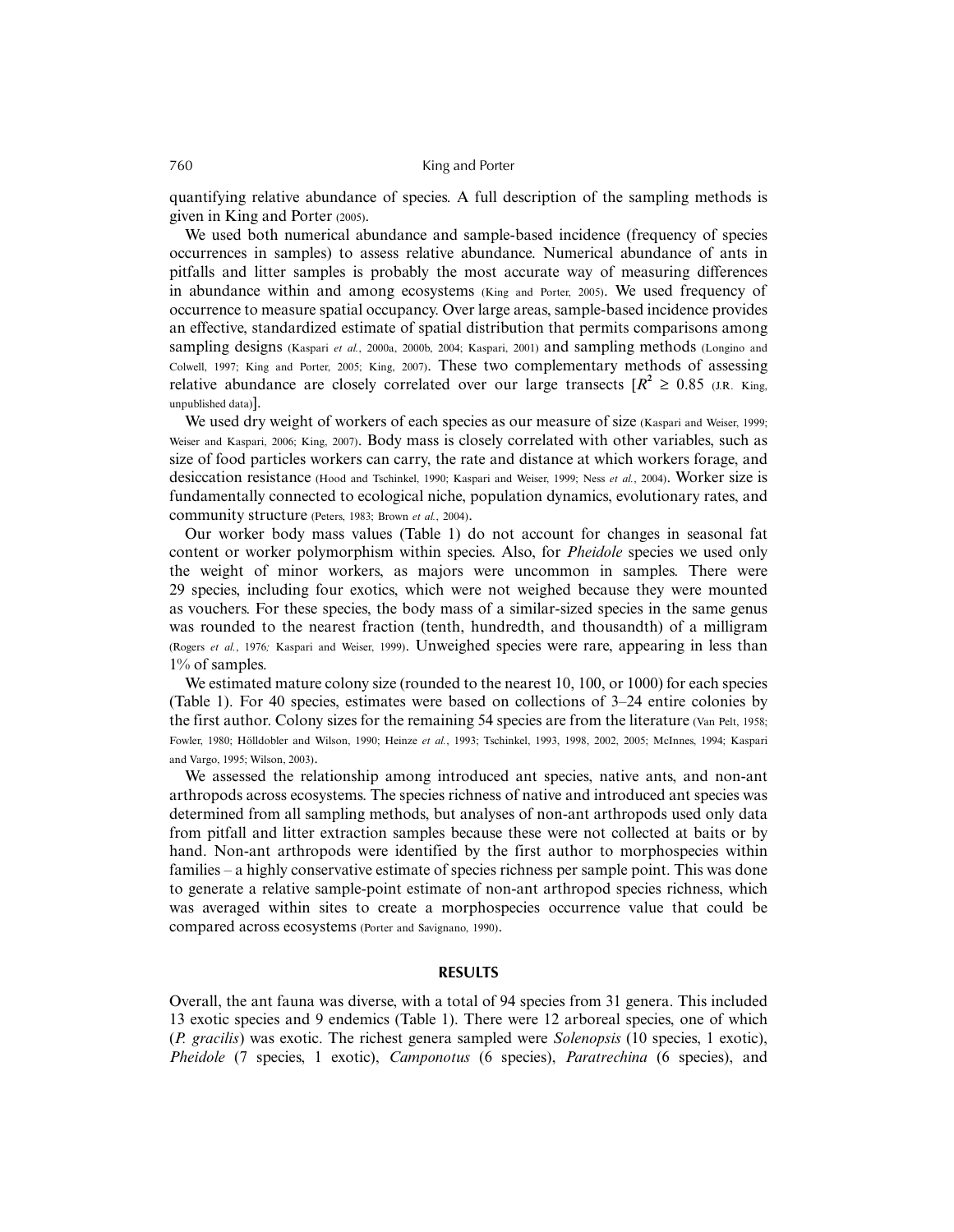| a<br>!                                          |                    |                   |                     |                 |                           |                      |                   |
|-------------------------------------------------|--------------------|-------------------|---------------------|-----------------|---------------------------|----------------------|-------------------|
| Species                                         | Mass<br>(mg)       | Colony<br>size    | Hardwood<br>hammock | Pine flatwoods  | Florida scrub             | High pine            | Field             |
| Amblyopone pallipes (Haldeman)<br>Amblyoponinae | 0.616              | $\approx$         | 1P, 5L              |                 | $\equiv$                  |                      |                   |
| Dolichoderinae                                  |                    |                   |                     |                 |                           |                      |                   |
| Dorymyrmex bossutus <sup>1</sup> (Trager)       | 0.115              | 1000              |                     |                 | 3P                        | 1P, 1L, 3B           |                   |
| Dorymyrmex bureni (Trager)                      | 0.189              | 1000              |                     |                 |                           | 1B, 1H               | 49P, 12L, 37B, 3H |
| Dorymyrmex elegans <sup>1</sup> (Trager)        | 0.190              | 1000              |                     |                 | $\equiv$                  |                      |                   |
| Dorymyrmex grandulus (Forel)                    | 0.115              | 1000              |                     |                 |                           | IP, 1B, 1H           |                   |
| Dorymyrmex reginicula (Trager)                  | 0.230              | 1000              |                     |                 |                           |                      | 4H                |
| Forelius pruinosus (Roger)                      | 0.061              | 10,000            |                     | 20P, 11B, 2H    | 5P, 2L, 1B, 1H            | 31P, 10L, 25B, 2H    | 23P, 1L, 17B, 1H  |
| Forelius sp. nov. <sup>1</sup>                  | 0.062              | 10,000            |                     |                 |                           | 6P, 1L, 1B, 1H       | $\mathbf{B}$      |
| Ecitoninae                                      |                    |                   |                     |                 |                           |                      |                   |
| Neivamyrmex carolinensis (Emery)                | 0.153              |                   |                     |                 |                           | 2P                   |                   |
| Neivamyrmex opacithorax (Emery)                 | 0.214              | 30,000<br>30,000  |                     |                 |                           | $\mathop{\boxplus}$  |                   |
| Neivamyrmex texanus Watkins                     | 0.564              | 30,000            |                     |                 |                           | $\ddot{+}$           | $\overline{a}$    |
| Formicinae                                      |                    |                   |                     |                 |                           |                      |                   |
| Brachymyrmex depilis Emery                      | 0.012              |                   | $\frac{1}{4}$       | 17P, 16L, 5H    | 3P, 12L, 1H               | 2L                   | 2P                |
| Brachymyrmex sp. nov.                           | 0.010              | $\frac{200}{200}$ | $\exists$           |                 |                           |                      |                   |
| Brachymyrmex sp. nr. obscurior Forel            | 0.043              | $200\,$           |                     |                 |                           |                      | 5P, 6L            |
| Camponotus castaneus (Latreille)                | 5.860              | 350               | IP, IL, 3H          | $\equiv$        |                           |                      |                   |
| Camponotus discolor <sup>2</sup> (Buckley)      | 1.280              | $\sqrt{2}$        |                     |                 |                           | H                    |                   |
| Camponotus floridanus (Buckley)                 | 3.463              | 10,000            | 1P, 2L, 1B, 1H      | 20P, 7L, 7B, 2H | 2P, 1L, 2H                | 5H                   |                   |
| Camponotus impressus <sup>2</sup> (Roger)       | 0.259              | 250               |                     |                 |                           | H                    |                   |
| Camponotus nearcticus <sup>2</sup> Emery        | 5.800              | $\sqrt{2}$        |                     | $\mathbb{H}$    |                           |                      |                   |
| Camponotus socius Roger                         |                    |                   |                     |                 |                           | 4P, 1B, 2H           |                   |
| Formica archboldi <sup>1</sup> M.R. Smith       | $1.700$<br>$1.717$ |                   |                     | 1B, 1H          |                           |                      |                   |
| Formica pallidefulva Latreille                  |                    | 5880              |                     | 18P, 2L, 9B, 2H | 3P, 7L, 1B, 2H            |                      |                   |
| Formica schaufussi dolosa Wheeler               | 2.062              |                   |                     | 5P, 4B          |                           |                      |                   |
| Paratrechina arenivaga (Wheeler)                | 0.090              | $100\,$           |                     | 2P, 1B          | 6P, 2L                    | 7P, 2L, 3B           | 2P                |
| Paratrechina concinna Trager                    | 0.047              | $100\,$           |                     | 6P, 2L, 1H      | $\overline{3}P$           |                      | 2P, 1L            |
| Paratrechina faisonensis (Forel)                | 0.084              | 100               | 4P, 26L, 10B        | 5P, 4L, 1H      | $\mathbf{1}^{\mathbf{B}}$ | 5P, 1L, 2B           |                   |
| Paratrechina parvula (Mayr)                     | 0.052              | $100\,$           |                     | 20P, 13L, 1H    |                           | 1L, 1B               | 11P, 2L           |
| Paratrechina phantasma <sup>1</sup> Trager      | 0.090              | $100\,$           |                     |                 |                           | 6P, 1B, 1H<br>3P, 7L |                   |
| Paratrechina wojciki <sup>1</sup> Trager        | 0.035              | 100               |                     | 6P, 6L, 2B      | 9P, 23L                   |                      | (continued)       |
|                                                 |                    |                   |                     |                 |                           |                      |                   |

Table 1. The 94 ant species arranged alphabetically under subfamilies **Table 1.** The 94 ant species arranged alphabetically under subfamilies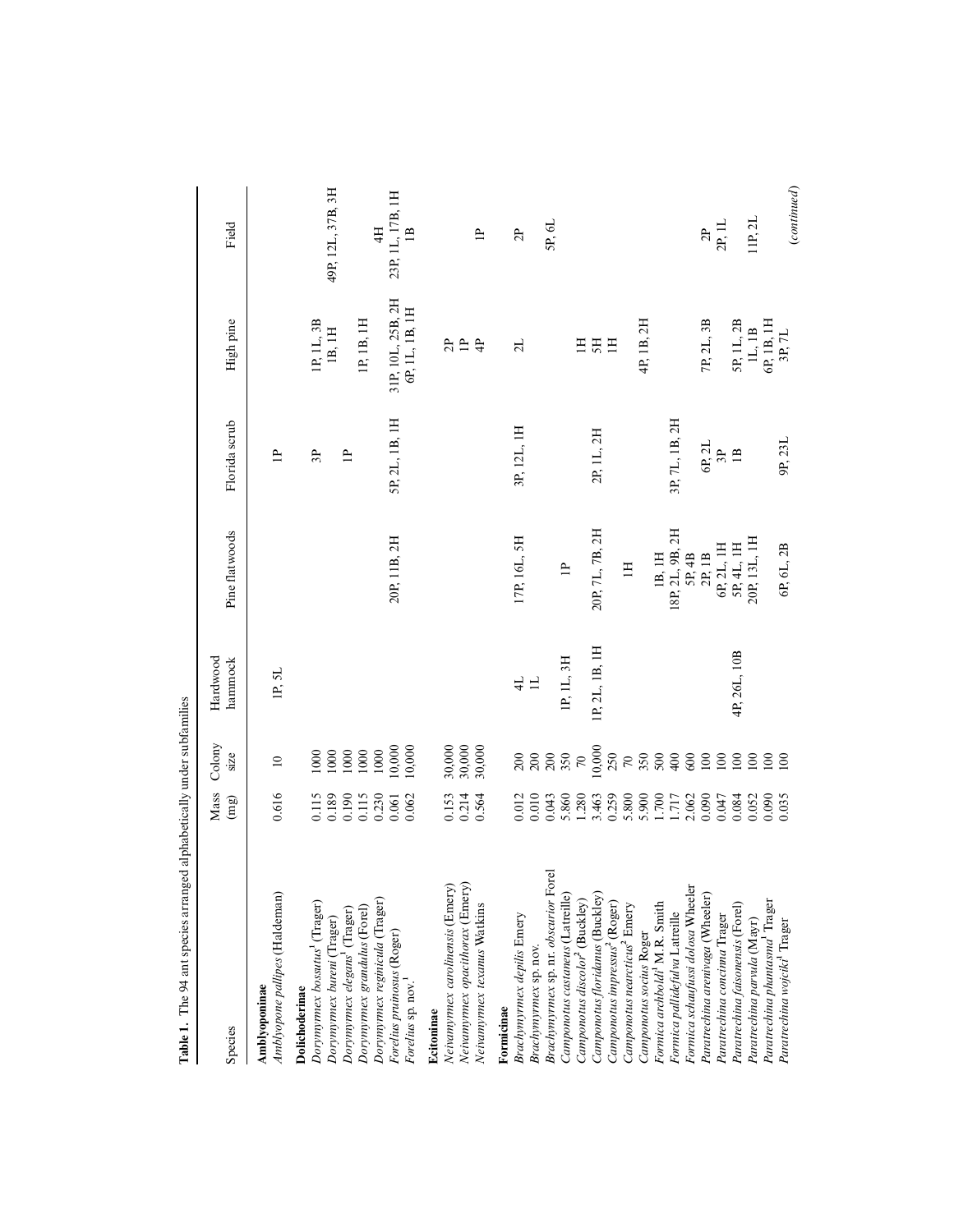| Species                                                | Mass<br>(mg) | Colony<br>size                                  | Hardwood<br>hammock | Pine flatwoods    | Florida scrub     | High pine        | Field            |
|--------------------------------------------------------|--------------|-------------------------------------------------|---------------------|-------------------|-------------------|------------------|------------------|
| Myrmicinae                                             |              |                                                 |                     |                   |                   |                  |                  |
| Aphaenogaster ashmeadi (Emery)                         | 0.640        | 300                                             |                     |                   | 3P, 2L, 4B        | IP, 1B, 2H       |                  |
| Aphaenogaster flemingi M.R. Smith                      | 1.220        | 300                                             |                     | 1P, 1B, 2H        |                   |                  |                  |
| Aphaenogaster floridana M.R. Smith                     | 0.640        |                                                 |                     |                   |                   | 4P, 1L, 1B, 1H   | 3P, 1L, 2B       |
| Aphaenogaster lamellidens <sup>2</sup> Mayr            | 1.250        | $\begin{array}{c} 50 \\ 300 \\ 500 \end{array}$ | $\exists$           |                   |                   |                  |                  |
| Aphaenogaster treatae Forel                            | 0.759        |                                                 |                     |                   |                   | 1P, 1B           |                  |
| Cardiocondyla emeryi <sup>3</sup> Forel                | 0.028        | $50\,$                                          |                     |                   |                   |                  | 19P, 9L          |
| Cardiocondyla nuda <sup>3</sup> (Mayr)                 | 0.028        | $50\,$                                          |                     |                   |                   |                  | 10P, 1B          |
| Cardiocondyla wroughtonii <sup>3</sup> (Forel)         | 0.030        | $50\,$                                          |                     | $\overline{a}$    |                   |                  |                  |
| Crematogaster ashmeadi <sup>2</sup> Mayr               | 0.160        | 10,000                                          |                     | 1P, 2H            | 2P, 5L, 1H        | 7P, 8L, 2B, 3H   |                  |
| Crenatogaster atkinsoni Wheeler                        | 0.416        | 500                                             |                     | 2L                |                   |                  |                  |
| Crenatogaster lineolata (Say)                          | 0.200        |                                                 |                     |                   |                   | $\Xi$            |                  |
| Crematogaster minutissima Mayr                         | 0.110        | $\frac{200}{200}$                               |                     | 1P, 1L            | 2L                |                  |                  |
| Cyphomyrmex minutus Mayr                               | 0.136        | 150                                             |                     |                   | $1P, 3L$          |                  | $\equiv$         |
| Cyphomyrmex rimosus <sup>3</sup> (Spinola)             | 0.256        | 150                                             | 3P, 4L, 2H          | $\triangleq$      | $\frac{3P}{2L}$   | 1P, 3L           | 14P, 1L          |
| $\epsilon$ mpf<br>Eurhopalothrix floridanus Brown & Ko | 0.136        | $100\,$                                         | $\overline{81}$     |                   |                   | $\equiv$         |                  |
| Monomorium viride Brown                                | 0.037        | 10,000                                          |                     | 19P, 15L, 13B, 2H | H                 | 3P, 3L, 1B, 1H   |                  |
| Myrmecina americana Emery                              | 0.268        | $50\,$                                          | 2L                  |                   |                   |                  |                  |
| Pheidole adrianoi <sup>1</sup> Naves                   | 0.031        | 350                                             |                     |                   |                   | $\triangleq$     |                  |
| Pheidole dentata Mayr                                  | 0.077        | $800\,$                                         | 33P, 45L, 74B, 13H  | 52P, 19L, 28B, 1H | 70P, 52L, 71B, 3H | 18P, 6L, 9B, 4H  | 23P, 5L, 7B, 1H  |
| Pheidole dentigula M.R. Smith                          | 0.030        | 300                                             | 31P, 87L, 4B, 2H    |                   | 22P, 62L          |                  |                  |
| Pheidole floridana Emery                               | 0.027        | 1000                                            |                     | 53P, 15L, 25B, 3H | 38P, 39L, 35B, 1H | 13P, 18L, 7B, 2H | 7P, 4L, 2B       |
| Pheidole metallescens Emery                            | 0.036        | 1000                                            |                     |                   | 3P, 6L, 1B, 1H    | 21P, 15L, 21B    | 3P, 1L, 1H       |
| Pheidole moerens <sup>3</sup> Wheeler                  | 0.034        | 600                                             | 11P, 26L, 8B, 4H    | 1P, 2L            | 6P, 2L            |                  | 6P, 12L, 2B, 1H  |
| Pheidole morrisi Forel                                 | 0.090        | 2500                                            |                     | SP.               | 4P, 1L, 2B        | 19P, 2L, 9B, 2H  | 17P, 1L, 3B, 2H  |
| Pogonomyrmex badius (Latreille)                        | 2.778        | 4500                                            |                     |                   | IL, IH            | 19P, 1L, 3B, 1H  | 2P, 4B, 1H       |
| Pyramica bunki (Brown)                                 | 0.021        | $\overline{40}$                                 |                     | $\mathbf{r}$      |                   |                  |                  |
| Pyramica clypeata (Roger)                              | 0.021        | $\sqrt{50}$                                     | $\exists$           |                   |                   |                  |                  |
| Pyramica creightoni (M.R. Smith)                       | 0.026        | $50\,$                                          |                     | $\overline{2}$    |                   |                  | $\exists$        |
| Pyramica deyrupi Bolton                                | 0.021        | $50\,$                                          |                     | 2P, 4L            |                   |                  |                  |
| Pyramica dietrichi (M.R. Smith)                        | 0.021        | 50                                              |                     | $\equiv$          |                   |                  |                  |
| Pyramica eggersi <sup>3</sup> (Emery)                  | 0.021        | $50\,$                                          | 3L                  |                   | 4P, 4L            |                  | $\Xi$            |
| Solenopsis geminata (Fabricius)                        | 0.325        | 28,000                                          |                     |                   |                   | 8P, 14L, 17B, 1H | 26P, 6L, 24B, 2H |
| Solenopsis globularia (F. Smith)                       | 0.075        | 50                                              |                     |                   | 1P, 2L            |                  |                  |
| Solenopsis invicta <sup>3</sup> Buren                  | 0.360        | 150,000                                         |                     |                   |                   |                  | 11P, 7L, 12B, 1H |

| í  |
|----|
|    |
|    |
|    |
|    |
|    |
|    |
|    |
|    |
|    |
|    |
|    |
|    |
|    |
| i. |
|    |
|    |
|    |
|    |
|    |
|    |
|    |
|    |
|    |
|    |
|    |
|    |
|    |
|    |
|    |
|    |
|    |
|    |
|    |
|    |
|    |
|    |
|    |
|    |
|    |
|    |
|    |
|    |
|    |
|    |
|    |
|    |
|    |
|    |
|    |
|    |
|    |
|    |
|    |
|    |
|    |
|    |
|    |
|    |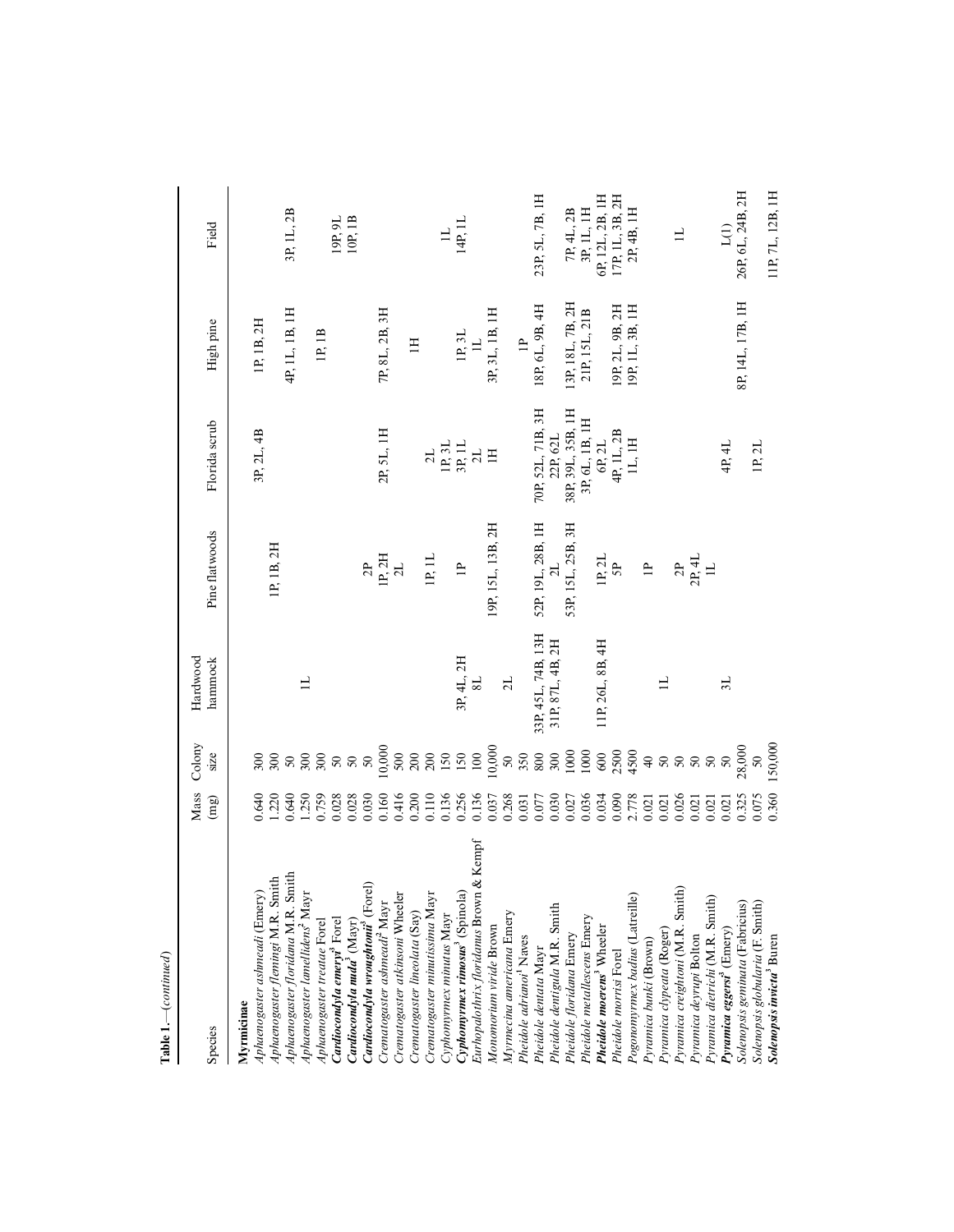| Solenopsis nickersoni Thompson<br>Solenopsis pergandei Forel                                                                                                        | 0.025<br>0.020                                                           | 0,000<br>200                                           | $\overline{c}$     | 27P, 16L, 1B            | 19P, 28L            | 6P, 9L                                                          | 2P            |
|---------------------------------------------------------------------------------------------------------------------------------------------------------------------|--------------------------------------------------------------------------|--------------------------------------------------------|--------------------|-------------------------|---------------------|-----------------------------------------------------------------|---------------|
| Solenopsis picta <sup>2</sup> Emery                                                                                                                                 |                                                                          | 200                                                    | $\triangleq$       |                         | 3P                  | $6L, 2H$ I.H                                                    |               |
| Solenopsis sp. nr. abdita Thompson                                                                                                                                  |                                                                          | 200                                                    | 3L                 |                         |                     |                                                                 |               |
| Solenopsis sp. nr. carolinensis Forel                                                                                                                               | $\begin{array}{c} 0.020 \\ 0.020 \\ 0.025 \\ 0.008 \\ 0.008 \end{array}$ | 200                                                    | 73P, 101L, 23B, 3H | 63P, 59L, 7B, 3H        | 28P, 53L<br>1P, 50L | $\begin{array}{c} \text{2P, 5L} \\ \text{19P, 34L} \end{array}$ | 5P, 12L       |
| Solenopsis tennesseensis M.R. Smith                                                                                                                                 |                                                                          | 200                                                    | 3P, 44L, 1H        | IP. 2L                  |                     | 1P, 20L                                                         | 5L            |
| Solenopsis tonsa Thompson                                                                                                                                           |                                                                          | 200                                                    |                    |                         |                     | $\exists$                                                       |               |
| Strumigenys emmae <sup>3</sup> (Emery)                                                                                                                              | 0.053                                                                    | 100                                                    |                    |                         | $\exists$           |                                                                 |               |
| Strumigenys louisianae (Roger)                                                                                                                                      | 0.053                                                                    | $\mathfrak{g}$                                         | 9P, 31L            | $\exists$               |                     | 3L                                                              | 3L            |
| Strumigenys rogeri <sup>3</sup> (Emery)                                                                                                                             | 0.027                                                                    | $100\,$                                                |                    |                         | $\equiv$            |                                                                 |               |
| Tennothorax bradley? Wheeler                                                                                                                                        | 0.160                                                                    |                                                        |                    | $\Xi$                   |                     |                                                                 |               |
| & Cover<br>Tennothorax palustris <sup>1</sup> Deyrup                                                                                                                | 0.140                                                                    |                                                        |                    | IP, 5L                  |                     |                                                                 |               |
| Tennothorax pergandei Emery                                                                                                                                         | 0.168                                                                    | 5888                                                   |                    | 65P, 37L, 6B            | 10P, 13L, IH        | 8P, 13L, 1B, 3H                                                 | $\exists$     |
| Tennothorax texanus Wheeler                                                                                                                                         | 0.135                                                                    |                                                        |                    |                         |                     | IP, 2L, IB                                                      |               |
| Tetramorium simillimum <sup>3</sup> (F. Smith)                                                                                                                      | 0.058                                                                    | 300                                                    |                    |                         | $\exists$           |                                                                 | 9P, 5L, 1B    |
|                                                                                                                                                                     | 0.380                                                                    | 300                                                    | 5P, 6L             |                         | 7P, 3L, 1H          | 5P, 2L, 1H                                                      | 5P, 1L, 1H    |
| Trachymyrmex septentrionalis (McCook)<br>Wasmannia auropunctata <sup>3</sup> (Roger)                                                                                | 0.050                                                                    | 800                                                    |                    |                         |                     |                                                                 | $\mathbf{1}$  |
| Xenomyrmex floridanus <sup>2</sup> Emery                                                                                                                            | 0.028                                                                    | 50                                                     |                    |                         | IL, 1H              |                                                                 |               |
| Ponerinae                                                                                                                                                           |                                                                          |                                                        |                    |                         |                     |                                                                 |               |
| Hypoponera inexorata (Wheeler                                                                                                                                       | $0.070\,$                                                                |                                                        | $\exists$          | $\exists$               | $\exists$           |                                                                 |               |
| Hypoponera opaciceps (Mayr)                                                                                                                                         | 0.068                                                                    |                                                        | $\Xi$              |                         |                     |                                                                 |               |
| Hypoponera opacior (Forel)                                                                                                                                          | 0.068                                                                    | នននន្ត                                                 | 12P, 88L, 4H       |                         | 15L                 | 23L, 1B                                                         | 1P, 2L        |
| Odontomachus brunneus (Patton)                                                                                                                                      | 2.603                                                                    |                                                        | 60P, 23L, 22B      | 11L, 1B<br>42P, 12L, 4B |                     | 12P, 6L, 2H                                                     |               |
| & Cover<br>Odontomachus relictus <sup>1</sup> Deyrup                                                                                                                | 1.813                                                                    | 200                                                    |                    |                         | 23P, 7L, 2B         |                                                                 | 11P, 1L, 1B   |
|                                                                                                                                                                     |                                                                          |                                                        |                    |                         |                     |                                                                 |               |
| Smith<br>Odontomachus ruginodus <sup>3</sup> M.R.                                                                                                                   | 1.851                                                                    | 200                                                    |                    |                         |                     |                                                                 | $\frac{1}{4}$ |
| Platythyrea punctata (F. Smith)                                                                                                                                     | 1.690                                                                    | $rac{60}{50}$                                          |                    |                         | $\equiv$            |                                                                 |               |
| Ponera exotica M.R. Smith                                                                                                                                           | 0.060                                                                    |                                                        | $\overline{5}$     |                         |                     |                                                                 |               |
| Proceratinae                                                                                                                                                        |                                                                          |                                                        |                    |                         |                     |                                                                 |               |
| Proceratium pergandei (Emery)                                                                                                                                       | 0.210                                                                    | 25                                                     | $\Xi$              |                         |                     |                                                                 |               |
| Pseudomyrmecinae                                                                                                                                                    |                                                                          |                                                        |                    |                         |                     |                                                                 |               |
| Pseudonyrmex ejectus <sup>2</sup> (F. Smith)                                                                                                                        | 0.400                                                                    | 80                                                     | 1P, 1L, 1H         |                         |                     |                                                                 |               |
| Pseudonyrmex elongatus <sup>2</sup> (Mayr)                                                                                                                          | 0.400                                                                    | $\begin{smallmatrix} 8 & 0 \\ 8 & 0 \end{smallmatrix}$ |                    |                         | $\overline{H}$      |                                                                 |               |
| Pseudomyrmex gracilis <sup>2,3</sup> (Fabricius)                                                                                                                    | 1.350                                                                    |                                                        |                    |                         | IL, IH              |                                                                 |               |
| Pseudomyrmex pallidus <sup>2</sup> (F. Smith)                                                                                                                       | 0.400                                                                    | 30                                                     |                    |                         |                     | IL, IB                                                          |               |
|                                                                                                                                                                     |                                                                          |                                                        |                    |                         |                     |                                                                 |               |
| Note: Data columns are body mass (mg) of workers, colony size (number of workers), and frequency of occurrence in ecosystems listed by the type of samples in which |                                                                          |                                                        |                    |                         |                     |                                                                 |               |
|                                                                                                                                                                     |                                                                          |                                                        |                    |                         |                     |                                                                 |               |

*Note*: Data columns are body mass (mg) of workers, colony size (number of workers), and frequency of occurrence in ecosystems listed by the type of samples in which workers occurred. P = pitfall trap, L = litter extraction, B = bait, and H = hand collected. A total of 108 (36 × 3 transects) pitfalls, litter samples, and baits were used in each ecosystem. workers occurred. P = pitfall trap, L = litter extraction, B = bait, and H = hand collected. A total of 108 (36 × 3 transects) pitfalls, litter samples, and baits were used in each ecosystem.<br>each ecosystem.<br><sup>1</sup> Endemic s

Endemic species. **2** Arboreal species. **3** Exotic species (shown in **bold**).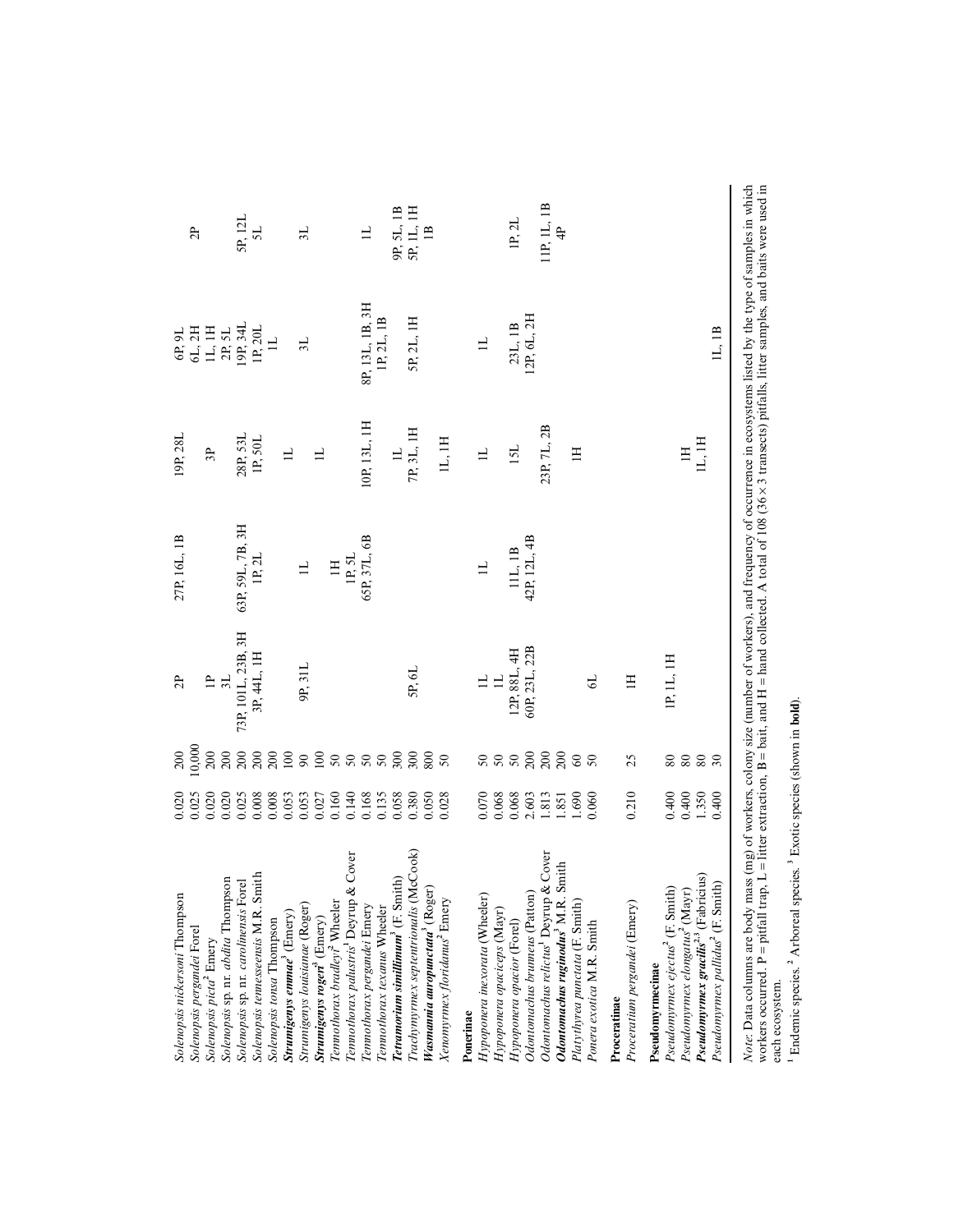*Pyramica* (6 species, 1 exotic). *Cardiocondyla*, an entirely exotic genus in Florida, was the genus richest in exotics with 3 species.

There was little evidence that exotic ant species had any impact on co-occurring ants in the undisturbed woodland ecosystems. On average, exotic ants were not abundant and did not occur frequently (Table 1, Fig. 1). Exotic species accounted for less than 1% of the average abundance and occurrence of ants in pine flatwoods and high pine, about 3% in Florida scrub, and approximately 8% in hardwood hammock. Similarly, when assessed by total mass of foragers (abundance  $\times$  worker dry weight), exotic ants accounted for, on average,  $\langle 1\%$  of mass in pine flatwoods, Florida scrub, and high pine, and  $2\%$  in hardwood hammock. Exotic species did, however, occur in all ecosystems (Fig. 1), accounting for  $16\%$ of the total number of species in Florida scrub (7 of 43 species across all three transects), 10% in hardwood hammock (3 of 29), 8% in pine flatwoods (3 of 39), and 2% in high pine (1 of 48). In contrast, in fields, exotic ants accounted for about 40% of the total abundance and 25% of the total species occurrences and number of species (9 of 36 species; Table 1, Fig. 1), and 35% of the biomass of foragers.

The average number of species was significantly different among ecosystems  $(F_{4,10} = 4.93)$ ,  $P = 0.02$ ) with high pine having the most species ( $n = 35$ ) followed by Florida scrub ( $n = 29$ ),



Fig. 1. The mean (A) number of species, (B) numerical abundance, and (C) occurrence of native, exotic, and endemic species in samples in upland ecosystems. Symbols represent mean values for native, exotic, and endemic species and error bars represent 1 standard error of the mean.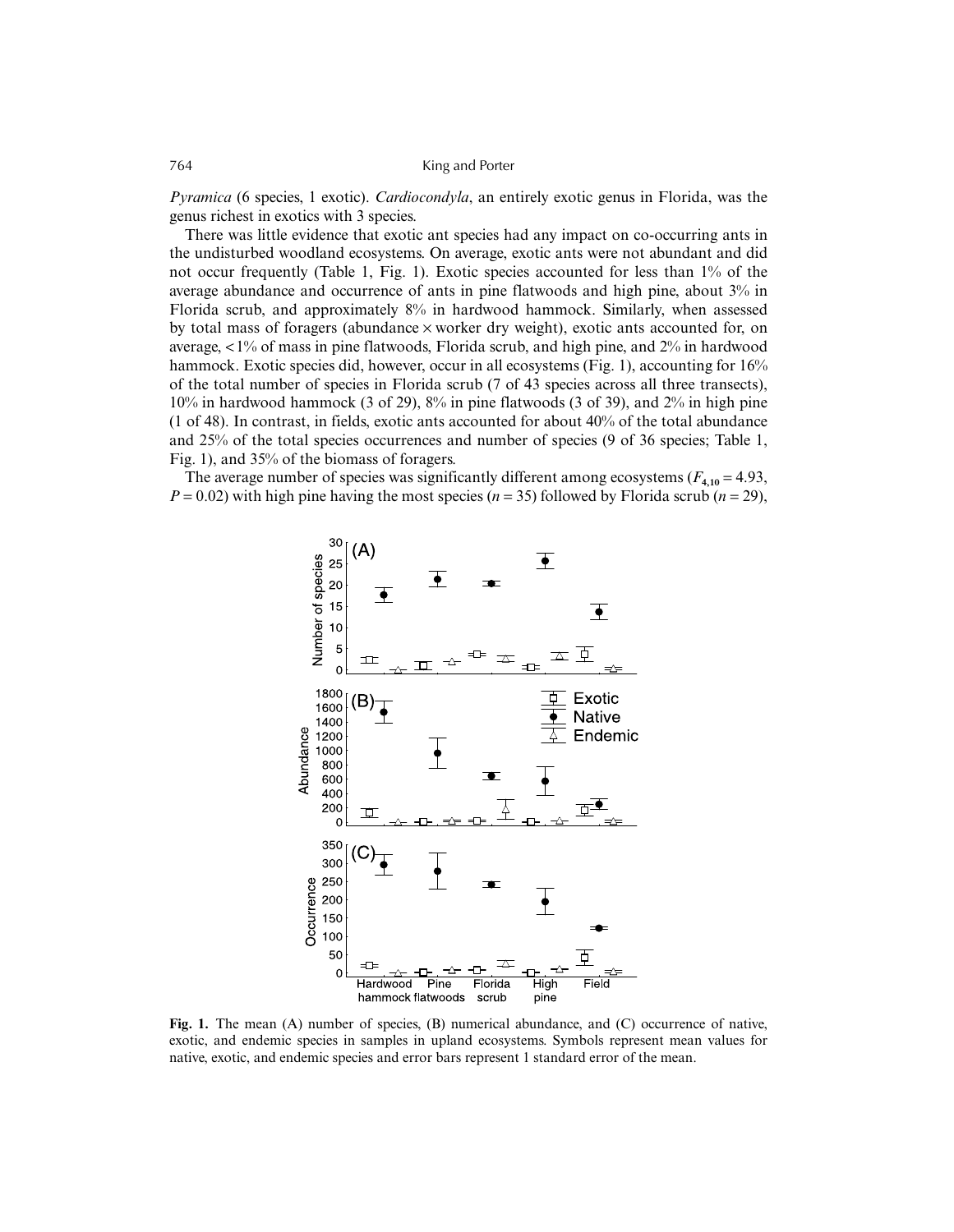pine flatwoods  $(n=27)$ , hammock  $(n=21)$ , and fields  $(n=20)$ . The average number of exotic species was not significantly different among ecosystems  $(F_{4,10} = 2.48, P = 0.11)$ , although there were more exotic species in fields (2% in high pine, 4% in pine flatwoods, 11% in hardwood hammock, 14% in Florida scrub, and 23% in fields). Similarly, the average number of exotic species occurrences was not significantly different among ecosystems  $(F_{4,10} = 3.09, P = 0.07)$  but exotic species were more common in fields  $(23\% \text{ of total})$ occurrences compared with <1% in high pine, <1% in pine flatwoods, 3% in Florida scrub, and 6% in hardwood hammock). In summary, these results indicate that while exotic species did occur in all ecosystems, they were not abundant in undisturbed ecosystems but were abundant in more disturbed field ecosystems.

There was a difference among average worker body sizes in all of the ecosystems (Fig. 2). The range of body sizes in undisturbed ecosystems was greater than in fields with larger species in all cases (Fig. 2). The mean body size of workers was similar among undisturbed ecosystems but smaller, on average, in fields  $(F_{4,10} = 2.62, P = 0.10)$ . Average worker size per species was between 0.42 and 0.56 mg in undisturbed ecosystem sites but 0.23 mg in field sites. This represents approximately a 50% difference between average worker body size in



**Fig. 2.** The mean, standard error, and range of dry body weight (mg) of ant workers in upland ecosystems. There was no significant difference in mean weight (ecosystems,  $F_{4,10} = 2.62$ ,  $P = 0.098$ ) but mean body weight in fields was approximately 50% lower than all other ecosystems. The ordinate (y-axis) is scaled logarithmically.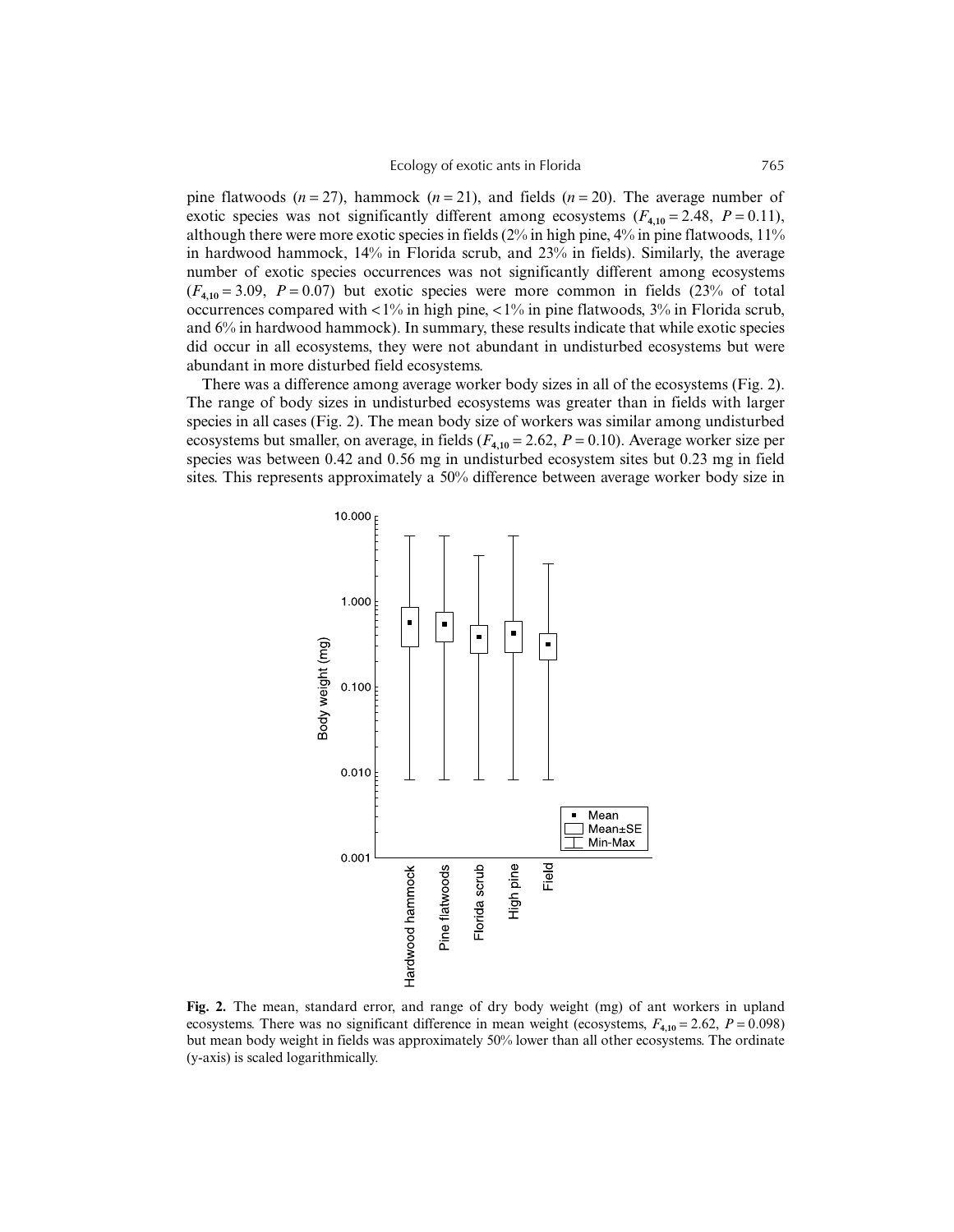undisturbed habitats versus fields when all species are considered (native and exotic). The smallest species included *Brachymyrmex* sp. nov., *B. depilis*, and the two smallest *Solenopsis* (Diplorhoptrum) species, *S. tennesseensis* and *S. tonsa* (Table 1). The largest species were *Camponotus castaneus* and *C. socius*. Neither exotic species nor endemic species were ever among the very largest or very smallest workers in any ecosystem.

Generally, the body size of workers from closely related species within a genus was similar, including exotic/native and native/endemic comparisons (Table 1). For example, the exotic, *Pheidole moerens*, was little different in size from three similar native *Pheidole*, *P. dentigula*, *P. floridana*, and *P. metallescens* (Table 1). When there was a difference between the body size of native and exotic species in the same genus, the exotic species were often larger (e.g. exotic and native species in the genera *Cyphomyrmex*, *Pseudomyrmex*, and *Odontomachus*), but there was one example of an exotic species that was smaller than the native species in the genus *Strumigenys* (Table 1). There was also no clear pattern among native/endemic comparisons. For example, there were both larger and smaller native species than endemics in the genera *Dorymyrmex*, *Paratrechina*, and *Temnothorax*.

With the exception of *Solenopsis invicta*, the colony size of exotic species was, on average, smaller than that of native and endemic species (Fig. 3a, b), although the difference was not



**Fig. 3.** The mean, standard error, and range of body weight (mg) of (A) ground-nesting ants with *S. invicta*, (B) ground-nesting ants without *S. invicta*, and (C) arboreal species. There was no significant difference between native, endemic, and exotic colony size for either (A) ground-nesting species including *S. invicta* (colony size,  $F_{2,79} = 1.70$ ,  $P = 0.19$ ) or (B) ground-nesting species excluding *S. invicta* (colony size,  $F_{2,78} = 0.80$ ,  $P = 0.45$ ), although native species were, on average, more than 10 times larger in the latter case. There was no significant difference between native and exotic colony size for (C) arboreal species (colony size,  $F_{1,10} = 0.09$ ,  $P = 0.80$ ), although there was only one exotic arboreal species (*Pseudomyrmex gracilis*) to compare with native species. The ordinate (y-axis) is scaled logarithmically.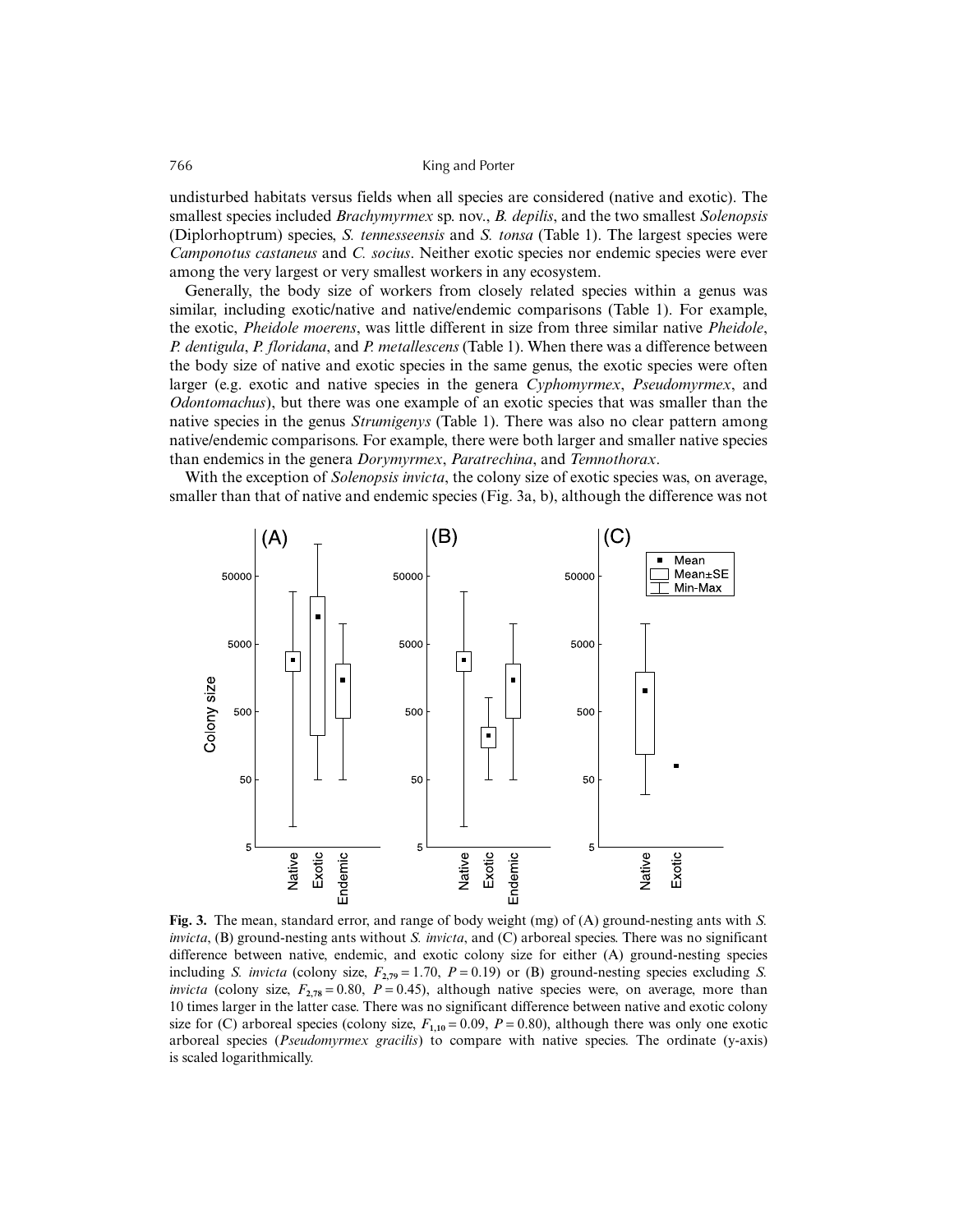statistically significant. The colony size of *S. invicta* was by far the largest among all species (Table 1), accounting for a large change in the average colony size of exotic species when they were factored in (Fig. 3c). When *S. invicta* was excluded from the analysis (Fig. 3b), the average colony size of exotic species was more than ten times smaller than that of native species and nearly ten times smaller than that of endemic species ( $F_{2.78} = 0.80$ ,  $P = 0.45$ ). Although there was only one exotic arboreal species for comparison (*P. gracilis*), the pattern was similar for arboreal species (Fig. 3a), with the average colony size of exotic species more than ten times smaller than that of native species ( $F_{1,10} = 0.10$ ,  $P = 0.77$ ). The range of both exotic and endemic species colony sizes was narrower than that of native species and exotic and endemic species, with the exception of *S. invicta* (Fig. 3, Table 1).

The relationships between exotic species, native ants, and non-ant arthropods also revealed that exotic species appear to have a minimal impact on the native fauna. There was no significant relationship between the average number of species occurrences of native species and exotic species across ecosystems (Fig. 4a). Similarly, the frequency of occurrence of exotic ants was not significantly related to the frequency of occurrence of non-ant morphospecies, although the trend was weakly negative (Fig. 4b). In contrast, there was a significant positive relationship between the occurrence of native ants and the occurrence of non-ant morphospecies (Fig. 4c), suggesting that the factors affecting native ant species abundance, such as ecosystem productivity or spatial heterogeneity, also affect the species richness of co-occurring arthropods. The patterns we report here were unchanged when abundance or biomass of ants was used in place of occurrence data.

The overall composition of the fauna revealed that relatively undisturbed (anthropogenically), open canopy ecosystems supported the highest number of ant species, while closed canopy hardwood forest and previously disturbed field sites supported the fewest (Fig. 1). Closed canopy hardwood hammocks are cooler than the more open, pyrophytic ecosystems and the ant fauna is largely limited to species associated with (adapted to) shady mesic forest in the southeastern and eastern temperate USA. In contrast, the warmer, open pine flatwoods, scrub, and high pine ecosystems support a mixture of xeric- and mesic-adapted species. The specific habitat associations of endemic species also contributed to increases in species richness in pine flatwoods, scrub forest, and high pine ecosystems. For example, *Temnothorax palustris* is restricted to pine flatwoods in northern Florida and *Pheidole adrianoi* and *Dorymyrmex elegans* are restricted to high pine and scrub in northern and central Florida (Table 1). Most of the endemic species in the regional fauna are adapted to the more xeric high pine and Florida scrub ecosystems. Fields supported a mixture of native and introduced species that are generally associated with disturbed habitats and include a number of species, including *S. invicta*, that are considered competitively dominant.

The most common and abundant species across all ecosystems, *Pheidole dentata* and *Solenopsis carolinensis* (Table 1), are widespread throughout the southeastern coastal plain (Creighton, 1950; Thompson, 1989; Wilson, 2003). *Pheidole dentata* is a conspicuous, ground-dwelling species frequently associated with woodland ecosystems across the southern USA, including Florida (Creighton, 1950; Wilson, 2003). Among Florida's native *Pheidole* species, *P. dentata* has relatively large individual worker size (Table 1). In contrast, *S. carolinensis* is a subterranean species of the Diplorhoptrum subgenus, commonly referred to as thief ants for their habit of consuming the brood of other species of ants (Thompson, 1989). In general, Diplorhoptrum workers are among the smallest temperate ant species and are among the smallest ants (Table 1) (Kaspari and Weiser, 1999).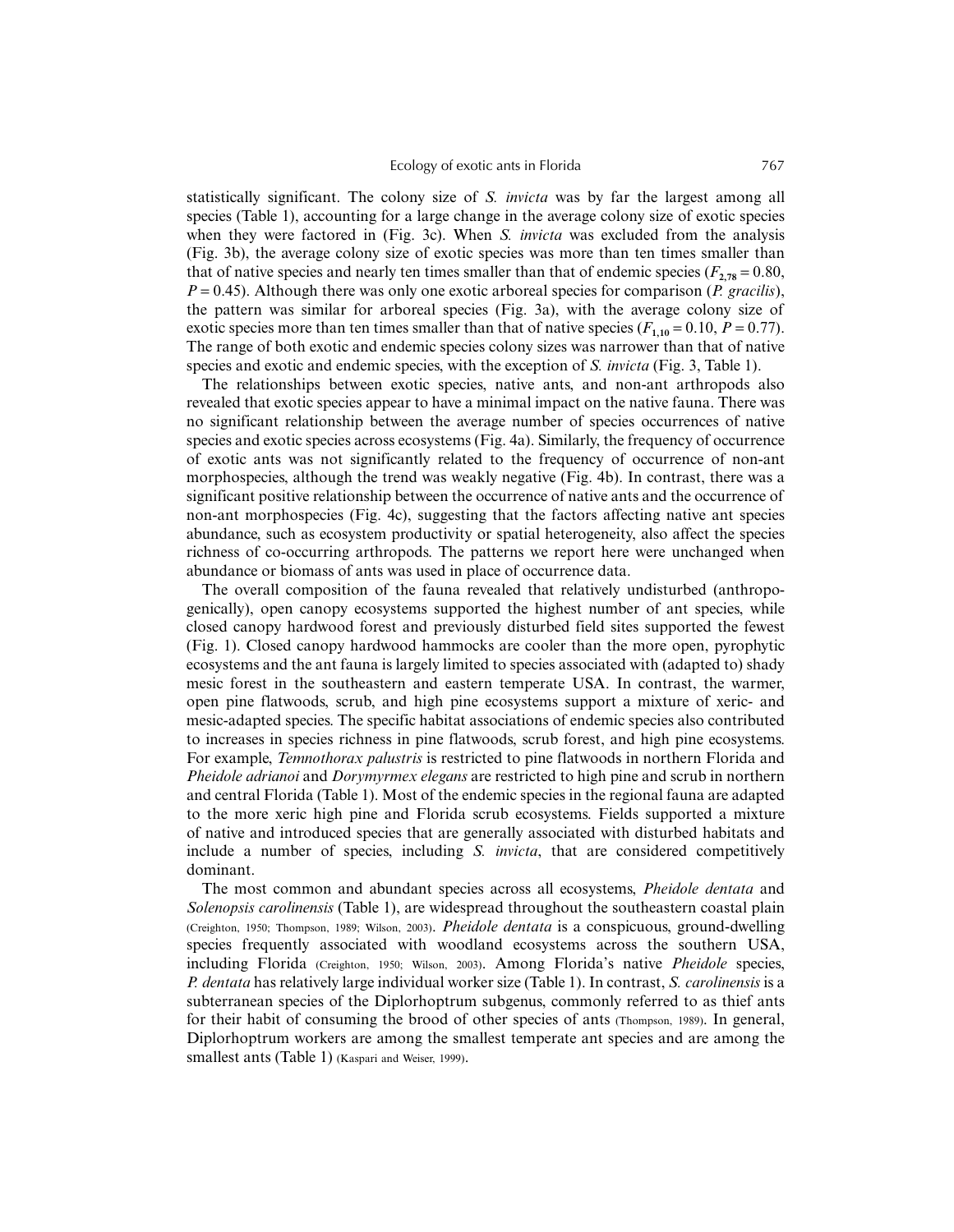

Fig. 4. The relationship between (A) the occurrence of native ants and exotic ants, (B) the mean occurrence of non-ant arthropod morphospecies and exotic ants, and (C) the mean occurrence of morphospecies and native ants. None of the variables were strongly correlated and only the occurrence of native ants and non-ant morphospecies was linear. All values were  $log_{10}(x+1)$ transformed to allow transformation of zero values. For simplicity in these graphs, 'native' ants includes endemic species.

The exotic ant fauna sampled in this study represents a diversity of natural histories, ranging from specialized predators associated with more mesic sites (e.g. *Strumigenys rogeri* and *Pyramica eggersi*) to species distributed primarily in disturbed habitats such as pastures and roadsides (e.g. *Cardiocondyla nuda* and *S. invicta*). Among the exotic species captured, *Pheidole moerens* was the most abundant and widespread (Table 1). Probably a relatively recent addition to the ant fauna [ca. 1970s (Deyrup *et al.*, 2000)], *P. moerens* is most similar in size and habits to *P. dentigula* and *P. floridana* among native species. Our results suggest that neither native species has been displaced in the habitats where they co-occur with *P. moerens*. The next most abundant and widespread introduced species, *Cyphomyrmex rimosus*, is a fungus-growing species that is most similar in size and habits to the native species *Trachymyrmex septentrionalis*, and *C. minutus* [a 'dubious' native (see Deyrup *et al.*, 2000)]. Again, there is no evidence that these native species are adversely affected by the presence of *C. rimosus*; *T. septentrionalis* is among the most, if not *the* most, abundant ant in high pine ecosystems in the region (Seal and Tschinkel, 2006). Differences in food preferences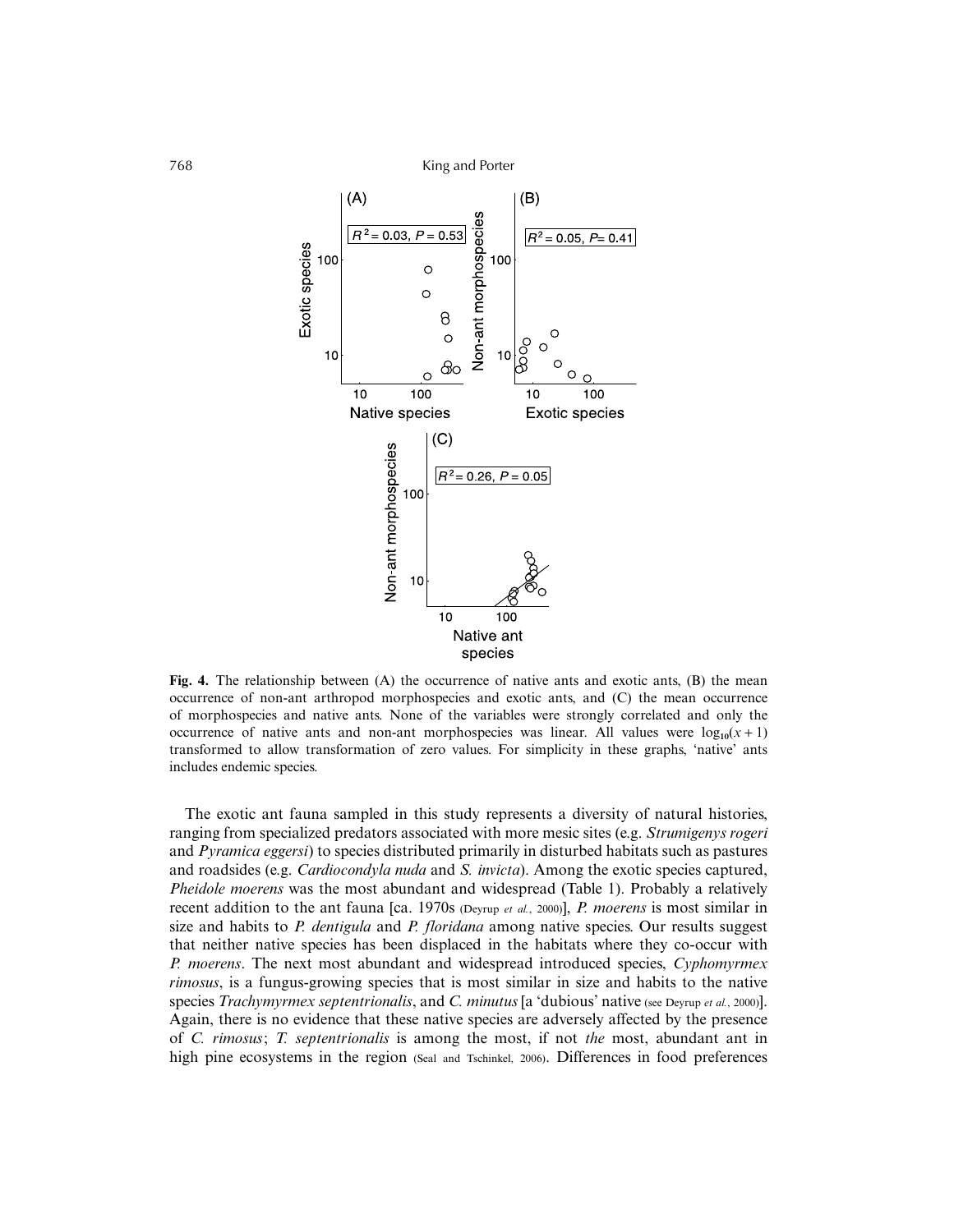(*T. septentrionalis*) or body size (*C. minutus*) may account for the apparent lack of impact. The imported fire ant, *S. invicta*, was absent from the native upland ecosystems, but occurred in the disturbed fields. The remainder of the introduced species occurred at very low abundances and did not obviously impact native species to a measurable degree in undisturbed ecosystems.

### **DISCUSSION**

The results of this study do not support generalized scientific conclusions and public perceptions about exotic ant species: that they are dominant and have displaced native ants and other arthropods in native habitats, and are characterized by larger colonies of smaller workers. Our perceptions of exotic ants, like many exotic taxa, have been unduly influenced by case studies of the major invasive pest species (e.g. Porter and Savignano, 1990; Sanders *et al.*, 2003) and the tendency to view any exotic species as inherently threatening (Brown and Sax, 2004). Accordingly, our general understanding of the ecology of the large – and growing – pool of exotic ants, most of which are quite different from these major pest species, is mis- or uninformed.

Although many factors probably determine the success of many invasive species, there is continued interest in whether the attributes of exotics may convey a competitive advantage over native species (Bruno *et al.*, 2005). In this study, the abundance and species characteristics of exotic species suggest that although some species (e.g. *S. invicta*) possess characteristics such as large colonies and small workers that might predispose them to competitive superiority, the overall pattern is that established exotic species tend to have smaller colonies and workers of larger size relative to native species. Furthermore, the distribution of most exotic ant species in this region (Deyrup *et al.*, 2000; King and Tschinkel, 2006; Tschinkel, 2006) and elsewhere (e.g. Suarez *et al.*, 1998; Bolger, 2007) is confined to ecosystems impacted by disturbance; in the most disturbed sites, such as improved pasture, exotic species account for up to 90% of the total number of ants (King and Tschinkel, 2006). Disturbance may also be the primary threat to many native species because of their habitat specificity or inability to readily recruit into disturbed habitats (King and Tschinkel, 2006). Some endemic species did persist in fields (Table 1, Fig. 1), but they were rare and less diverse than in undisturbed ecosystems. It does not appear that exotic species are the reason for their decline (Fig. 4) (King and Tschinkel, 2006).

In addition to our data on relative abundance, we base our conclusion that exotic species are having little impact on native species in native habitats on the existing historical record of the ant fauna in this region. Van Pelt (1947, 1956, 1958) studied the ant fauna of north and central Florida 60 years ago. This period predates the invasion of a number of the exotic ant species in the fauna, particularly the most abundant and widespread species such as *S. invicta*, *P. moerens*, and *C. rimosus* (Deyrup *et al.*, 2000). While Van Pelt's (1947, 1956, 1958) collection methods were different (he used hand collecting), he did estimate the relative abundance of species in several kinds of disturbed and undisturbed habitats similar to those in the present study. He found an ant fauna very similar to that we report, both in its composition and species richness but without most of the exotic species [*Cardiocondyla* species were, however, present (Van Pelt, 1947, 1956, 1958)]. This suggests that the relative abundance and faunal composition of native ant species is unrelated to the presence of the exotic species [King and Tschinkel (2006) and Tschinkel (2006) showed a similar pattern in disturbed habitats in the absence of *S. invicta*].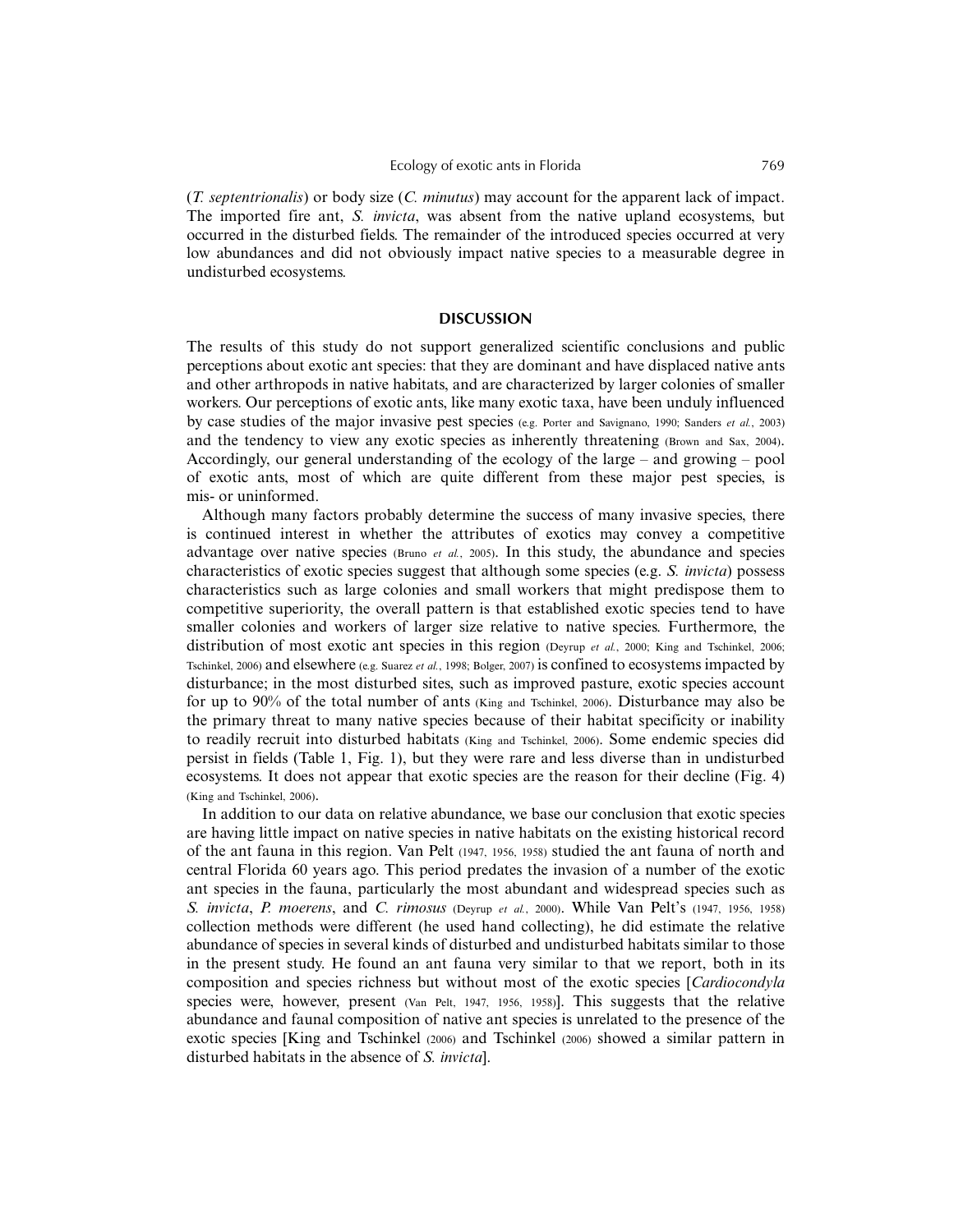We have specifically avoided any attempt to 'test' popular hypotheses about how native species richness affects exotic species success (e.g. Elton, 1958) or null models of species invasion patterns (e.g. Fridley *et al.*, 2004). Generally, there is not yet sufficient information about these exotic ant species to determine whether a fit into such a predictive model can be translated into a biological reality. For example, recent experimental work has revealed that the long-standing assumption (Tschinkel, 2006) that one of the primary mechanisms for the success of *S. invicta* is superior competitive ability relative to native species is probably not true for many monogyne populations (King and Tschinkel, 2006). For all of the communities included in this study, there is also evidence that assembly rules (species co-occurrence and body size overlap) do not fit the expected patterns if they were dictated by interspecific competitive interactions (King, 2007). Long-term study of ant invasions (e.g. Morrison, 2002) has also shown that the stability of exotic populations and their long-term impact is not readily predictable. Thus, our results help to begin to address the lack of basic species-level information for non-pest exotic ants and to better understand the sum-total of their impact on native ant assemblages. Most importantly and surprisingly, our data suggest that even in what is arguably the most successfully invaded regional (non-island) ant fauna in the world, the impact of exotic species is negligible in undisturbed ecosystems with an intact native ant fauna.

## **Exotic species characteristics**

We hypothesized that exotic ants might have two primary adaptive advantages over related native species in successfully invaded areas: (1) smaller body size and (2) larger colony size, which supposes an advantage during interference competition (Franks and Partridge, 1993; Passera, 1994; McGlynn, 1999a; Morrison, 2000; Holway *et al.*, 2002). Despite the wide diversity of exotic species we sampled (or perhaps because of it?), there was no evidence that exotic species had either smaller workers (Table 1) or larger colonies (Fig. 3). Indeed, our results suggest that the opposite is true: among related species, exotic species tended to have larger workers and, with the exception of *S. invicta*, smaller colonies.

These patterns still need to be tested elsewhere in a similar manner, but our results suggest an alternative mechanism may be important in shaping worker body size. Average worker body size (for all species) was smallest in the most disturbed field ecosystems (Fig. 2). Indeed, average worker body size (mass) in fields was approximately 50% less than that of all other ecosystems, whether species were native or exotic. Generally, such disturbed habitats are where exotic ant species first become established and dominant. Paralleling Hölldobler and Wilson's (1990) dominance–impoverishment rule (impoverished faunas promote dominant species), this pattern suggests that conditions in disturbed habitats favour smaller worker body size. This constraint is then reflected in the smaller size of many successful exotic species that are most successful in these habitats. In sum, small body size is probably an adaptive advantage for existence in highly disturbed ecosystems that may or may not be related to interspecific competitive advantage (King and Tschinkel, 2006). Similarly, colony size, while very large for one exotic species (*S. invicta*), tends to be smaller than for most native species.

## **Biogeography of ant invasions in Florida**

The biogeography of Florida's ant fauna has been well-described by Mark Deyrup (examples include Deyrup and Trager, 1986; Deyrup *et al.*, 2000; Deyrup, 2003). Briefly summarized, the ant fauna of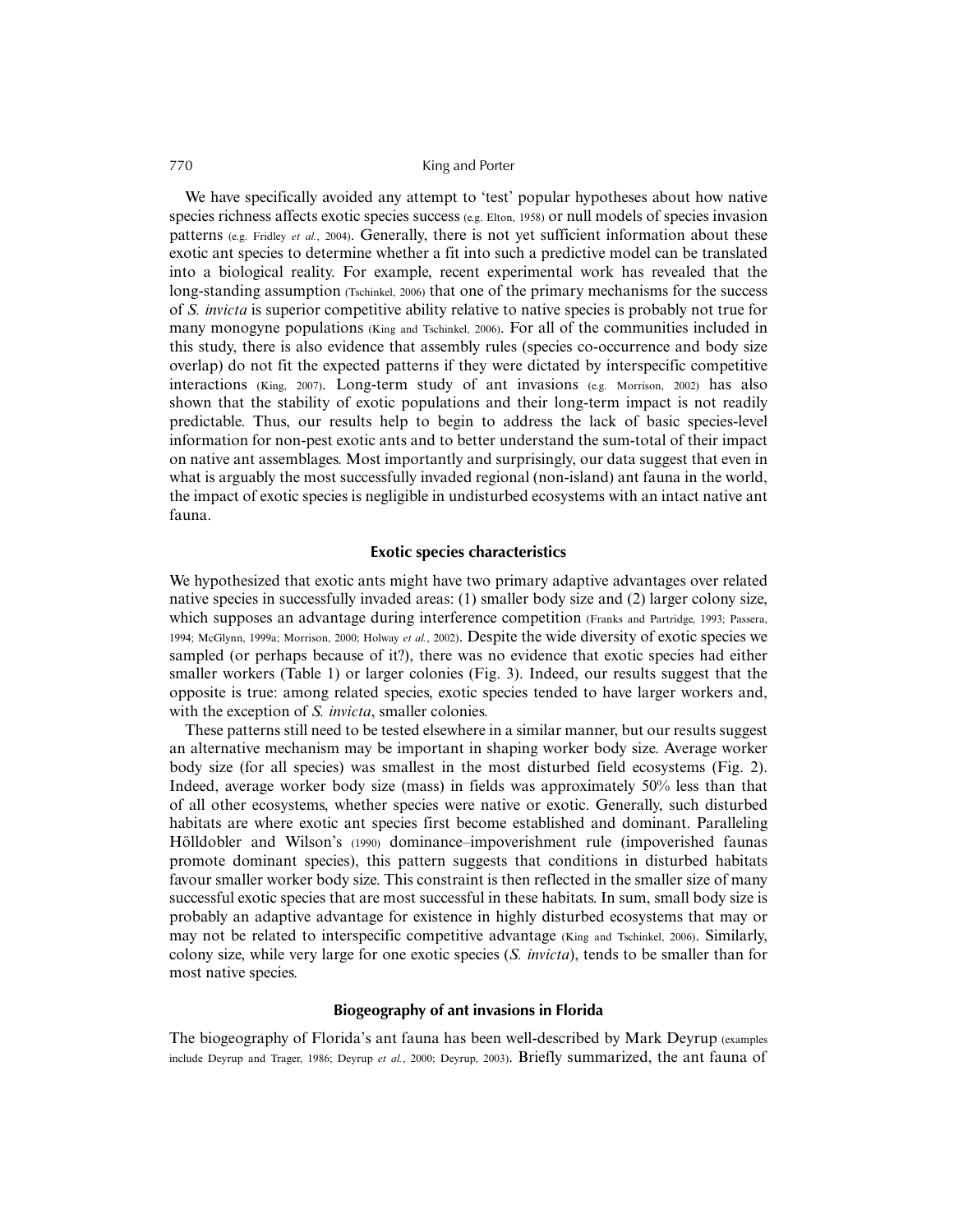Florida includes geographically diverse faunal groupings. These include widespread eastern or Nearctic species, southeastern North American species, West Indian and southern Florida species, widespread western species, and a large number of introduced species  $(n = 52)$  originating from both the Old and New World tropics. The overlap of species from these different regions in the genera *Aphaenogaster*, *Crematogaster*, *Camponotus*, *Temnothorax*, *Pheidole*, *Pyramica*, and *Solenopsis* is particularly conspicuous.

The northern peninsula and panhandle of Florida are essentially contiguous with the eastern and Appalachian North American regions and represent the southernmost reaches of the flora and fauna of these regions. Moving south through the peninsula, older ecosystems (e.g. mixed hardwood forests, pine flatwoods, and high pine), contiguous with eastern, southeastern, and Appalachian ecosystems of the continental southeastern USA give way to less diverse, younger south Florida ecosystems (e.g. sawgrass prairie) near the tip of the peninsula. The patterns of spread of a number of exotic species across the entire southern end of the state and into Alabama and Georgia suggests that habitat factors (particularly disturbance), but probably not regional climate differences (i.e. the shift from subtropical southern Florida to warm temperate northern Florida), are the limiting factor for many of the established exotic ant species (Deyrup *et al.*, 2000; King and Tschinkel, 2006, in press; Tschinkel, 2006).

Thus, the current, limited success of introduced ant species in relatively undisturbed ecosystems of northern Florida, while promising from a conservation standpoint, must be placed in the context of historic and ongoing anthropogenic disturbance in the form of habitat alteration throughout Florida and the southeastern coastal plain. Relatively undisturbed woodland ecosystems are scattered across the region and limited in size and proximity to other natural areas (Myers and Ewel, 1990b; Jue *et al.*, 2001). In contrast, disturbed ecosystems, particularly urban environments, pasture, and roadsides, are widespread, contiguous, and abundant. These areas comprise the surrounding matrix in which natural areas occur. A growing number of exotic species currently confined only to disturbed habitats may potentially become established and increasingly abundant in most upland ecosystems if their large, persistent populations are adjacent to upland habitats [as propagule pressure increases (Suarez *et al.*, 2005)]. Furthermore, without climatic limitations and with the aid of human transport, it is reasonable to expect that there will be continued spread of a number of these exotic species throughout the disturbed habitats of the southeastern coastal plain (King and Tschinkel, in press). Thus, the apparently negligible impact of introduced species we observed under current conditions provides an impetus for protecting these upland areas from factors that clearly increase the relative abundance and impact of introduced species. In particular, road-building, habitat modification (e.g. clearing), and soil-disturbance are all events that will likely contribute to the invasion process (Deyrup *et al.*, 2000; Holway *et al.*, 2002; King and Tschinkel, 2006; Bolger, 2007) while significantly reducing or eliminating entire populations of endemic species.

## **ACKNOWLEDGEMENTS**

We thank Lloyd Davis and Mark Deyrup for verifying species identifications. We thank the Archbold Biological Station and Mark Deyrup for laboratory space and accommodation during part of this work. We thank the University of Florida, the Florida Department of Environmental Protection's State Parks Division, and the US National Forest Service for permission to perform sampling in the Katherine Ordway Biological Preserve, San Felasco Hammock State Park, and Osceola National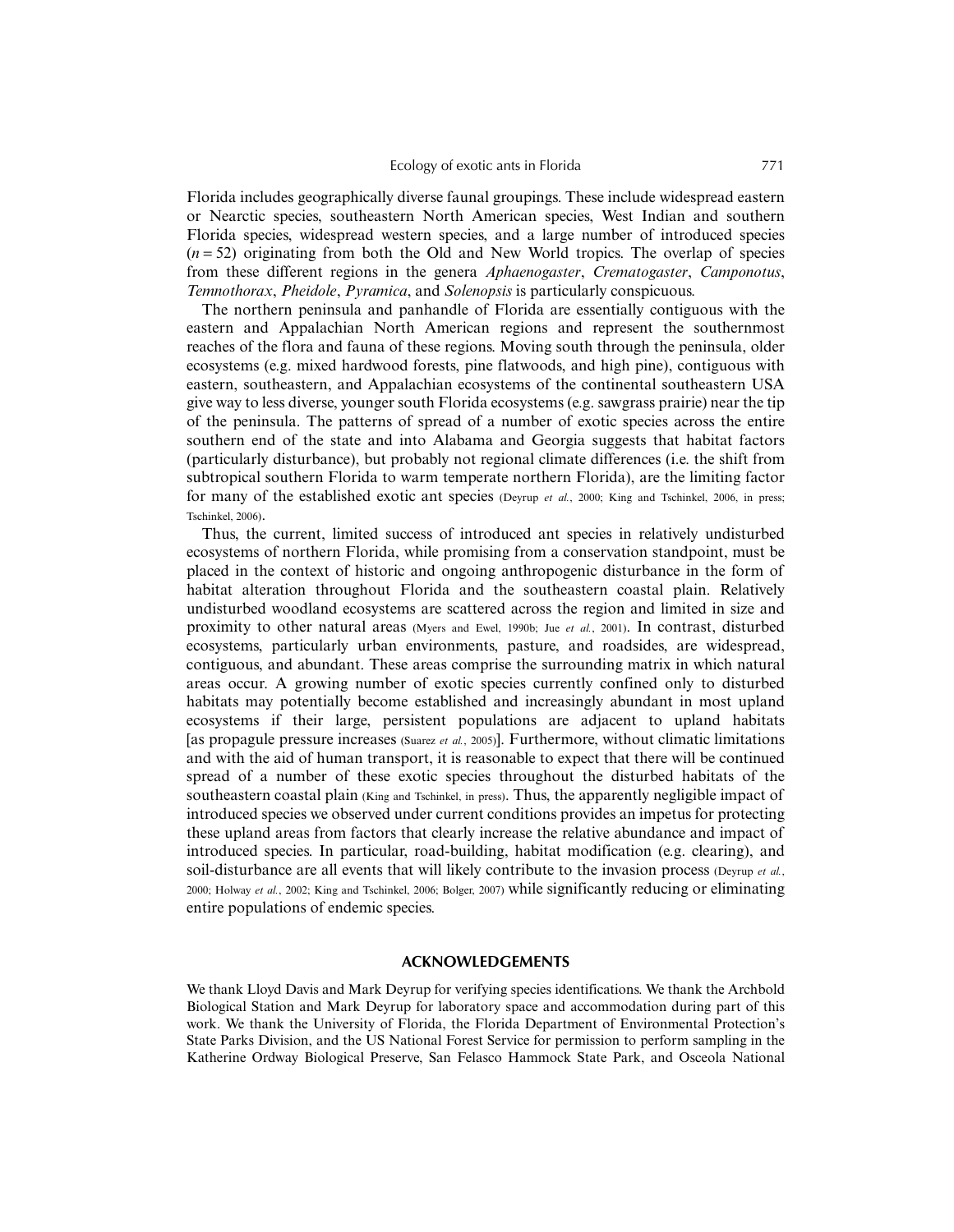Forest, respectively. Voucher specimens from this project have been donated to Harvard's Museum of Comparative Zoology and the Archbold Biological Station. Comments from James Brown, Mark Deyrup, David Holway, Andrew Suarez, Walter Tschinkel, and an anonymous reviewer greatly improved an earlier version of the manuscript. J.R. King was supported by a University of Florida Alumni Fellowship and a USDA grant 2003-01453 to Walter Tschinkel.

#### **REFERENCES**

- Abrahamson, W.G. and Hartnett, D.C. 1990. Pine flatwoods and dry prairies. In *Ecosystems of Florida* (R.L. Myers and J.J. Ewel, eds.), pp. 103–149. Orlando, FL: University of Central Florida Press.
- Abrahamson, W.G., Johnson, A.F., Layne, J.N. and Peroni, P.A. 1984. Vegetation of the Archbold Biological Station, Florida: an example of the southern Lake Wales Ridge. *Fl. Sci.*, **47**: 209–250.
- Adams, C.T. 1986. Agricultural and medical impact of the imported fire ants. In *Fire Ants and Leaf-cutting Ants: Biology and Management* (C.S. Lofgren and R.K. Vander Meer, eds.), pp. 48–57. Boulder, CO: Westview Press.
- Bolger, D.T. 2007. Spatial and temporal variation in the Argentine ant edge effect: implications for the mechanism of edge limitation. *Biol. Conserv.*, **136**: 295–305.
- Brown, J.H. and Sax, D.F. 2004. An essay on some topics concerning invasive species. *Austral. Ecol.*, **29**: 530–536.
- Brown, J.H., Gillooly, J.F., Allen, A.P., Savage, V.M. and West, G.B. 2004. Toward a metabolic theory of ecology. *Ecology*, **85**: 1771–1789.
- Bruno, J.F., Fridley, J.D., Bromberg, K.D. and Bertness, M.D. 2005. Insights into biotic interactions from studies of species invasions. In *Species Invasions: Insights into Ecology, Evolution and Biogeography* (D.F. Sax, J.J. Stachowicz and S.D. Gaines, eds.), pp. 9–40. Sunderland, MA: Sinauer Associates.
- Creighton, W.S. 1950. The ants of North America. *Bull. Mus. Comp. Zool.*, **104**: 1–585.
- Deyrup, M. 2003. An updated list of Florida ants (Hymenoptera: Formicidae). *Fl. Entomol.*, **86**: 43–48.
- Deyrup, M. and Trager, J. 1986. Ants of the Archbold Biological Station, Highlands County, Florida (Hymenoptera: Formicidae). *Fl. Entomol.*, **69**: 206–228.
- Deyrup, M., Davis, L. and Cover, S. 2000. Exotic ants in Florida. *Trans. Am. Entomol. Soc.*, **126**: 293–326.
- Elton, C.S. 1958. *The Ecology of Invasions by Animals and Plants*. London: Methuen.
- Fowler, H.G. 1980. Populations, prey capture and sharing, and foraging of the Paraguayan ponerine *Odontomachus chelifer* Latreille*. J. Nat. Hist.*, **14**: 79–84.
- Franks, N.R. and Partridge, L.W. 1993. Lanchester battles and the evolution of combat in ants. *Anim. Behav.*, **45**: 197–199.
- Fridley, J.D., Brown, R.L. and Bruno, J.F. 2004. Null models of exotic invasion and scale-dependent patterns of native and exotic species richness. *Ecology*, **85**: 3215–3222.
- Heinze, J., Kühnholz, S., Schilder, K. and Hölldobler, B. 1993. Behavior of ergatoid males in the ant, *Cardiocondyla nuda. Insectes Sociaux*, **40**: 273–282.
- Hölldobler, B. and Wilson, E.O. 1990. *The Ants*. Cambridge, MA: Belknap Press.
- Holway, D.A., Lach, L., Suarez, A.V., Tsutsui, N.D. and Case, T.J. 2002. The causes and consequences of ant invasions. *Annu. Rev. Ecol. Syst.*, **33**: 181–233.
- Hood, W.G. and Tschinkel, W.R. 1990. Desiccation resistance in arboreal and terrestrial ants. *Physiol. Entomol.*, **15**: 23–35.
- Jue, S., Kindell, C. and Wojcik, J. 2001. *Florida Conservation Lands 2001*. Tallahassee, FL: Florida Natural Areas Inventory.
- Kaspari, M. 2001. Taxonomic level, trophic biology and the regulation of local abundance. *Gl. Ecol. Biogeogr.*, **10**: 229–244.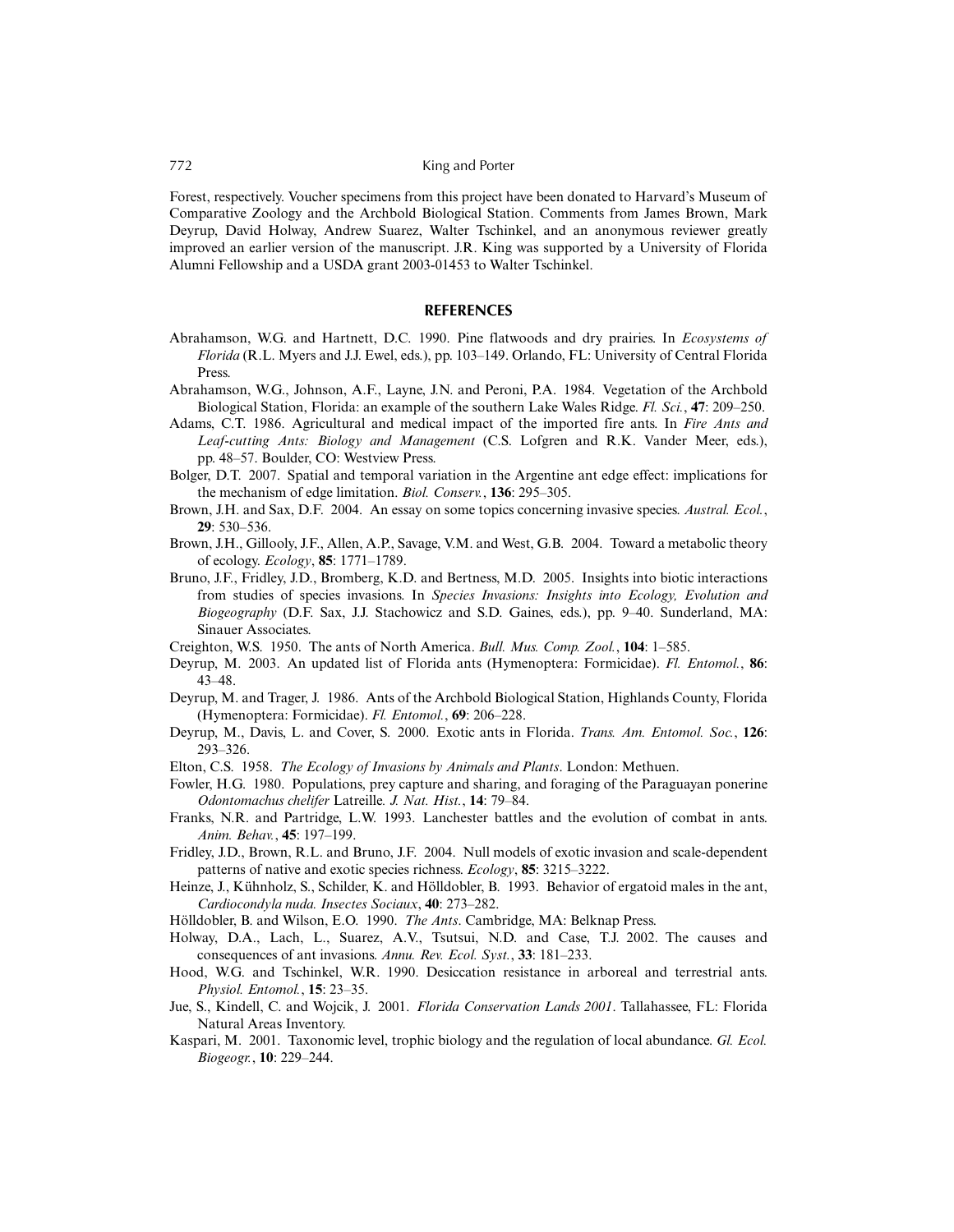- Kaspari, M. and Vargo, E.L. 1995. Colony size as a buffer against seasonality: Bergmann's rule in social insects. *Am. Nat.*, **145**: 610–632.
- Kaspari, M. and Weiser, M.D. 1999. The size-grain hypothesis and interspecific scaling in ants. *Funct. Ecol.*, **13**: 530–538.
- Kaspari, M., Alonso, L. and O'Donnell, S. 2000a. Three energy variables predict ant abundance at a geographical scale. *Proc. R. Soc. Lond. B*, **267**: 485–489.
- Kaspari, M., O'Donnell, S. and Kercher, J.R. 2000b. Energy, density, and constraints to species richness: ant assemblages along a productivity gradient. *Am. Nat.*, **155**: 280–293.
- Kaspari, M., Ward, P.S. and Yuan, M. 2004. Energy gradients and the geographic distribution of local ant diversity. *Oecologia*, **140**: 407–413.
- King, J.R. 2007. Patterns of co-occurrence and body size overlap among ants in Florida's upland ecosystems. *Ann. Zool. Fenn*., **44**: 189–201.
- King, J.R. and Porter, S.D. 2005. Evaluation of sampling methods and species richness estimators for ants in upland ecosystems in Florida. *Environ. Entomol.*, **34**: 1566–1578.
- King, J.R. and Tschinkel, W.R. 2006. Experimental evidence that the introduced fire ant, *Solenopsis invicta*, does not competitively suppress co-occurring ants in a disturbed habitat. *J. Anim. Ecol.*, **75**: 1370–1378.
- King, J.R. and Tschinkel, W.R. in press. Range expansion and local population increase of the exotic ant, *Pheidole obscurithorax*, in the southeastern United States (Hymenoptera: Formicidae). *Fl. Entomol*.
- Lofgren, C.S. 1986. The economic importance and control of imported fire ants in the United States. In *Economic Impact and Control of Social Insects* (S.B. Vinson, ed.), pp. 227–256. New York: Praeger.
- Longino, J.T. and Colwell, R.K. 1997. Biodiversity assessment using structured inventory: capturing the ant fauna of a tropical rain forest. *Ecol. Appl.*, **7**: 1263–1277.
- Lowe, S., Browne, M., Boudjelas, S. and De Poorter, M. 2004. *100 of the World's Worst Invasive Alien Species: A Selection from the Global Invasive Species Database*. Gland, Switzerland: Invasive Species Specialist Group.
- Mack, R.N., Simberloff, D., Lonsdale, W.M., Evans, H., Clout, M. and Bazzaz, F.A. 2000. Biotic invasions: causes, epidemiology, global consequences, and control. *Ecol. Appl.*, **10**: 689–710.
- McGlynn, T.P. 1999a. Non-native ants are smaller than related native ants. *Am. Nat.*, **154**: 690–699.
- McGlynn, T.P. 1999b. The worldwide transfer of ants: geographical distribution and ecological invasions. *J. Biogeogr.*, **26**: 535–548.
- McInnes, D.A. 1994. *Comparative ecology and factors affecting the distribution of north Florida fire ants*. PhD dissertation, Florida State University, Tallahassee, FL.
- Morrison, L.W. 2000. Mechanisms of interspecific competition among an invasive and two native fire ants. *Oikos*, **90**: 238–252.
- Morrison, L.W. 2002. Long-term impacts of an arthropod-community invasion by the imported fire ant, *Solenopsis invicta. Ecology*, **83**: 2337–2345.
- Myers, R.L. 1990. Scrub and high pine. In *Ecosystems of Florida* (R.L. Myers and J.J. Ewel, eds.), pp. 150–193. Orlando, FL: University of Central Florida Press.
- Myers, R.L. and Ewel, J.J., eds. 1990a. *Ecosystems of Florida*. Orlando, FL: University of Central Florida Press.
- Myers, R.L. and Ewel, J.J. 1990b. Problems, prospects, and strategies for conservation. In *Ecosystems of Florida* (R.L. Myers and J.J. Ewel, eds.), pp. 619–632. Orlando, FL: University of Central Florida Press.
- Ness, J.H., Bronstein, J.L., Andersen, A.N. and Holland, J.N. 2004. Ant body size predicts dispersal distance of ant-adapted seeds: implications of small-ant invasions. *Ecology*, **85**: 1244–1250.
- Passera, L. 1994. Characteristics of tramp ants. In *Exotic Ants* (D. Williams, ed.), pp. 23–43. Boulder, CO: Westview Press.